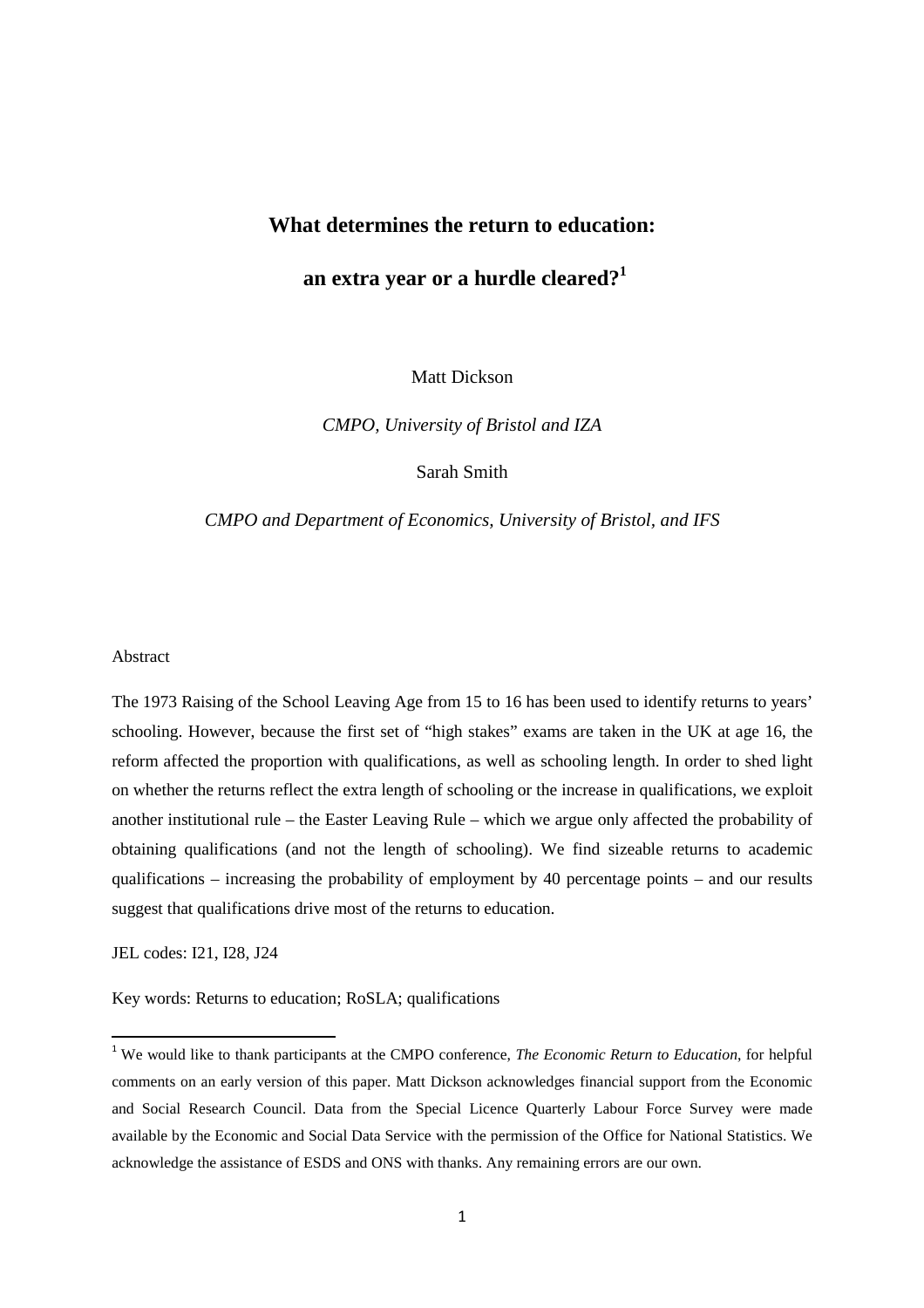## **1. Introduction**

It is well known that identifying the *causal* effect of education on labour market outcomes is problematic given the endogeneity of schooling choice. Changes in compulsory schooling laws, which occurred in the UK in 1947 (when the school leaving age changed from 14 to 15) and 1973 (when it increased again to 16), are natural candidates for instruments and have been widely exploited (see Harmon and Walker, 1995, Devereux and Hart, 2010, Grenet, 2009, for earnings effects and Silles, 2009, Clark and Royer, 2010, for effects on health outcomes). Typically, estimates focus on the returns to the length of schooling. However, raising the school leaving age, particularly from 15 to 16, affected not only years' education but also the probability that people left school with qualifications since in the UK the first set of "high stakes" exams that lead to nationally-recognised qualifications are typically taken at age 16. The extent to which the estimated returns to raising the school leaving age reflect the benefit of an increase in length of schooling, or the returns to gaining specific qualifications is unclear. Yet this is crucially important to policy-makers. For example, the school leaving age is planned to increase again in the UK from 16 to 17 in 2013.The issue is whether this will raise employment and wages among those affected when the second set of high stakes exams is typically taken at age 18.

The aim of this paper is to shed light on what drives returns to increased education – whether there is a benefit to increased years of schooling *per se* or whether qualifications are key. To do this, we exploit another institutional rule – the Easter Leaving Rule (ELR) – that determined exactly when in the school year people could leave school. Rather than being allowed to leave on the day of reaching the minimum age, children faced one of two possible leaving dates – the end of the Easter term or the end of the summer term – depending on their birthday. Specifically, those born between  $1<sup>st</sup>$  September and 31<sup>st</sup> January could leave at Easter while those born between  $1<sup>st</sup>$  February and 31<sup>st</sup> August had to stay until the end of the summer, exam-taking term. We show that after the school leaving age rose to 16, the age at which the first set of high stakes exams is typically taken in the UK, late leavers were significantly more likely to obtain academic qualifications. We exploit this discontinuity to identify the effect of qualifications on later labour market outcomes. We then compare these estimates of the effect of qualifications using the ELR as an instrument with estimates of the effect of qualifications using the 1973 Raising of the School Leaving Age (RoSLA) as an instrument. Since the effect of the RoSLA will also include any additional effect from increasing the length of schooling, this allows us to say something about whether what matters is qualifications or years of schooling.

The plan of the paper is as follows: the next section discusses related literature on estimating returns to education using RoSLA as well as studies that have attempted to estimate the returns to qualifications directly. Section 3 discusses the institutional rules, and our empirical strategy, in more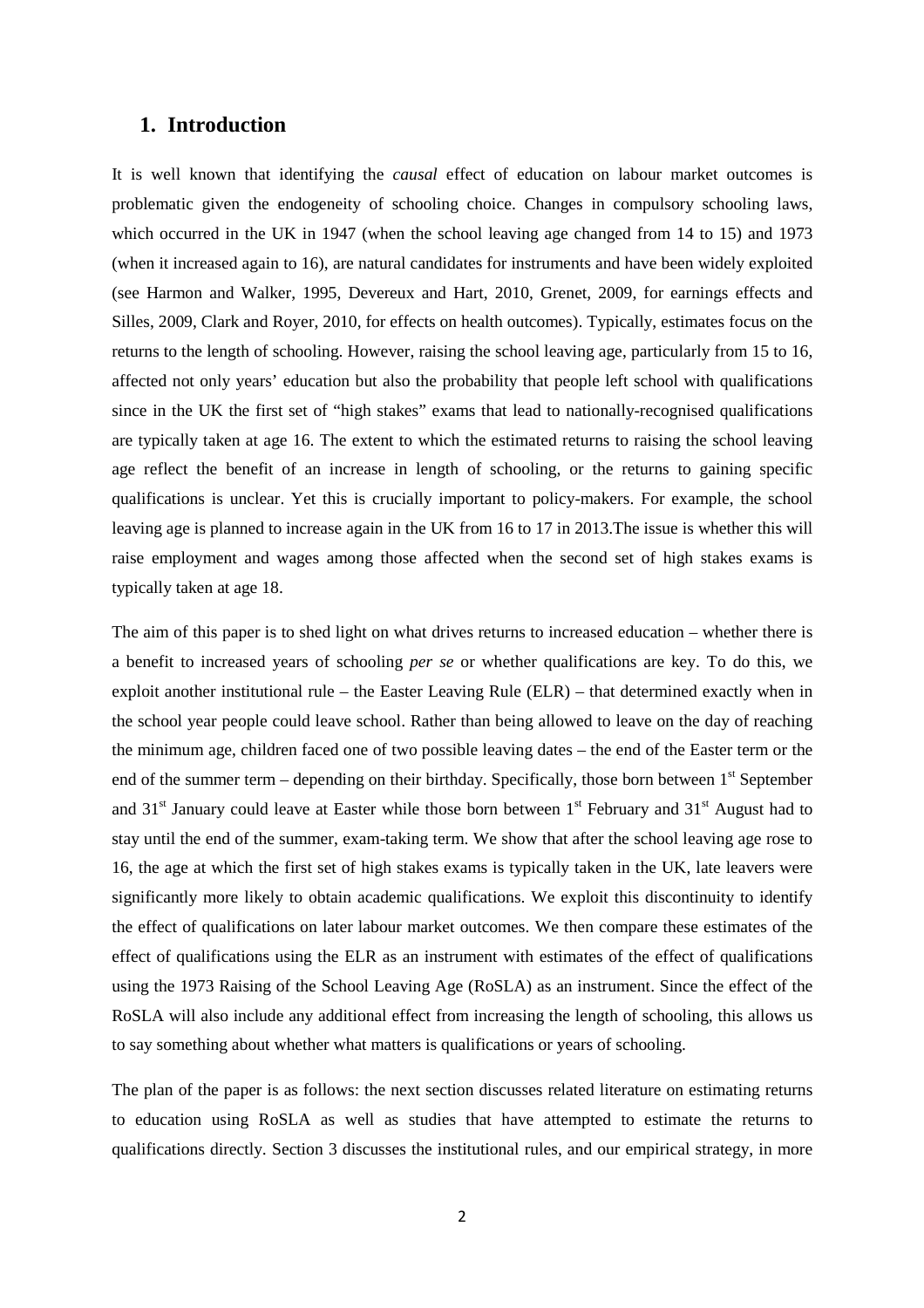detail. Section 4 describes the data, while section 5 presents the main regression results. Section 6 concludes.

## **2. Related literature**

Our paper is related to two existing literatures. First, a number of papers estimate the returns to education in the UK by exploiting changes in the school leaving age. The majority employ variants of the traditional Mincer human capital earnings function in which education is measured in terms of completed years of schooling. Very few of these studies explicitly consider the extent to which the increase in qualifications matters. However, as we show below, raising the school leaving age from 15 to 16 had a big effect on the proportion of people leaving school with any academic qualifications since the relevant high stakes exams are typically taken at age 16. There is a second literature that does focus on quantifying the returns to specific qualifications or equivalent levels, especially in the UK context. We briefly discuss both in turn.

Harmon and Walker (1995) were the first to exploit changes in the minimum school leaving age in the UK to identify the causal effect of increased education on wages. They exploited the 1947 increase from age 14 to 15, affecting school cohorts from 1933 onwards, and the 1973 increase from 15 to 16, affecting cohorts born from 1<sup>st</sup> September 1957 onwards, to derive instrumental variables estimates of the return to years' schooling. They estimated a large positive return of 15.3 per cent, but since they did not control for cohort effects, this estimate may be upward-biased, capturing the effect of increasing education among successive cohorts and conflating the actual return to one single additional year of education. A second potential concern is that the estimates derived from school leaving age reforms provide a local average treatment effect (LATE) that may be limited to the specific group of compliers, making interpretation of the Harmon and Walker estimate potentially problematic since it combines the effects of two leaving rule changes.

In order to sharpen the estimate of the wage return to the additional education induced by the 1947 increase in the minimum school leaving age, Devereux and Hart (2010) employ a regression discontinuity design allowing comparison of wages for the cohorts born just before and just after the law change. Using data from the General Household Survey (GHS), Devereux and Hart estimate a return to education for men of approximately 6 per cent for weekly earnings. Using the larger and more accurate New Earnings Survey Panel Data-set (NESPD), the corresponding estimate is 3-4 per cent. The combination of the vast dataset (in excess of 1 million observations in the samples using the NESPD) and the identification exploiting a clear and sizeable discontinuity in schooling allows us to be confident that the wage return to education for those induced to gain additional schooling by the 1947 RoSLA is in fact limited to 3-4 per cent.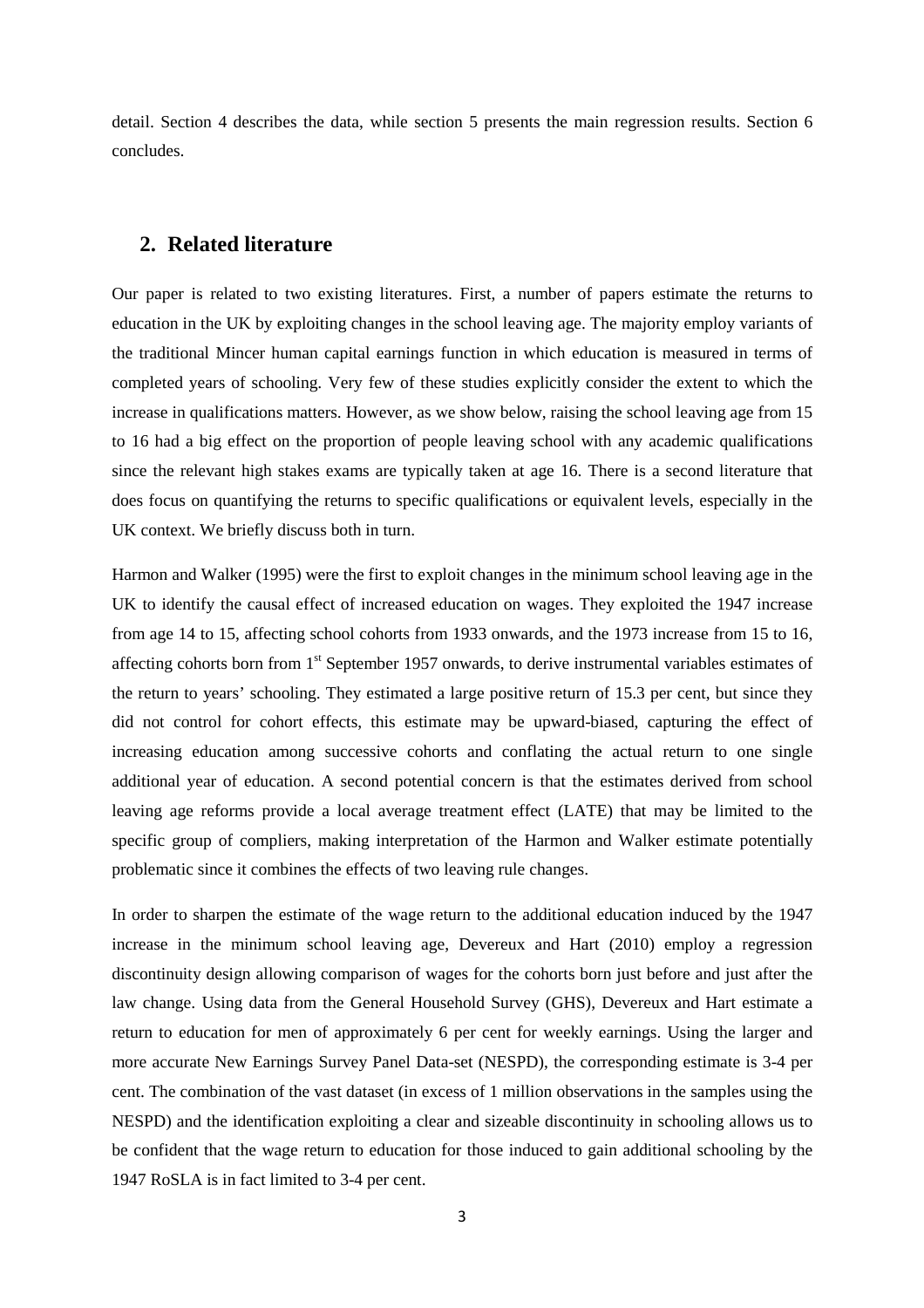Focusing on the 1973 change, Grenet (2009) uses the British Labour Force Survey (LFS) and similarly implements a regression discontinuity design to estimate the wage return to education. Grenet estimates a return for men of approximately 6-8 per cent in hourly earnings and suggests that the return for compliers at this margin is higher than that found at the 1947 law change because compulsion to remain in school until age 16 brings students to the point at which high stakes exams are taken. Hence the change in minimum schooling requirements adds not only to the number of years of schooling but also impacts the probability of attaining credentials and this is an important factor for wage outcomes. However, he does not test this formally. The evidence that we present in this paper is consistent with this argument.

Interestingly, Devereux and Fan (2010) also in this special issue, exploit the expansion in higher education participation in the UK between the late 1980s and the mid-1990s to instrument for education and derive estimates of the return to additional year of schooling. The expansion shifted the whole distribution of education upwards, increasing average education by approximately one year, with the resulting IV estimate of the male return to education being 6%. This is above the estimated effect for the 1947 RoSLA but around or just below the estimate from Grenet for the 1973 RoSLA. This makes sense as the expansion from the late 1980s saw an increase in average schooling length which should entail increased qualifications for some though not all of the men affected.

The literature on returns to qualifications typically finds strong, positive effects. Dearden (1999) uses the rich National Child Development Survey (NCDS) data and finds that leaving school at 16 with 5 or more O-levels compared to zero qualifications increases wages (at age 33) by approximately 20- 26% for men. Blundell, Dearden and Sianesi (2005) again using the NCDS compare various models and methods of estimation and find that, compared to leaving at 16 with no qualifications, having Olevels or GCSEs gives a wage return for men of 14-20%, with 18% being the average in the population. Chevalier, Harmon, Walker and Zhu (2004) consider signalling versus human capital explanations for the return to education and estimate the male wage return to O-levels versus no qualifications of approximately 25% – though these estimates (using LFS data) come from OLS specifications which may suffer some positive ability bias. Whilst rejecting pure signalling explanations of the returns to qualifications, they suggest that "sheep-skin" effects (i.e. credentials) are important after controlling for years of education. This supports earlier work by Chevalier and Walker (2002) who use both the British Household Panel Survey and the GHS to estimate the returns to specific qualifications. They find that compared to no qualifications, attaining GCSEs is associated with approximately 25% higher wages, and this is after accounting for years of education – again suggesting that, even conditional on the length of schooling, the margin between getting some qualifications and not is important for later outcomes.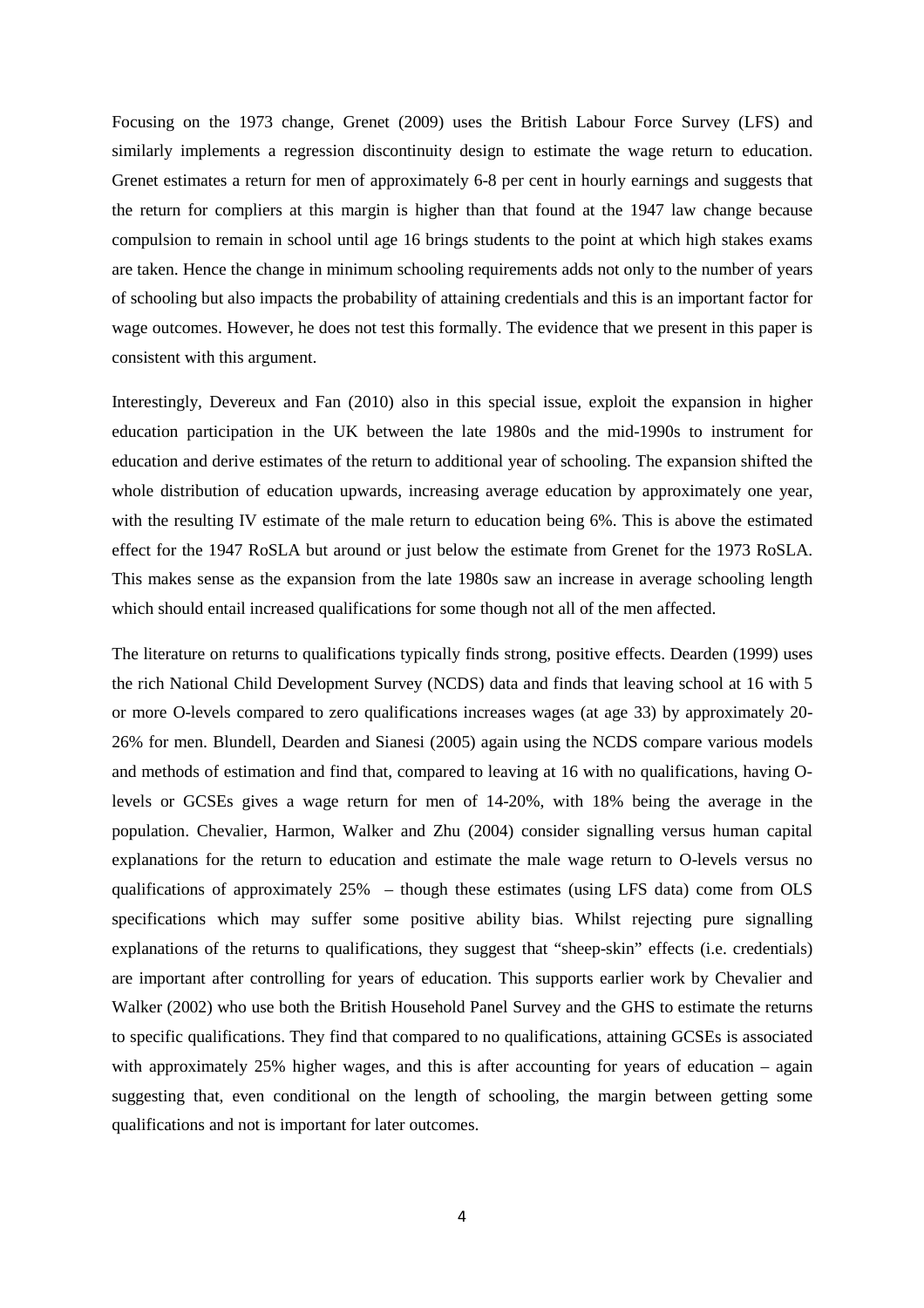## **3. Empirical Strategy**

l

In order to disentangle the effect of an additional year of schooling from the effect of credentials gained in school, we exploit a former institutional rule in England and Wales that determined exactly when individuals could leave school – the Easter Leaving Rule.

Since the Education Act of 1870 a September  $1<sup>st</sup>$  cut-off has determined which school cohort a child belongs to in England and Wales: thus school cohort  $t$  comprises all children born between  $1<sup>st</sup>$ September in year *t* and  $31<sup>st</sup>$  August in year  $t+1$ . The same Act also established that children are legally bound to attend school from the start of the first academic term following their fifth birthday. In practice, for almost all children this meant starting school at the beginning of the academic term – and in most cases the academic year  $-$  in which they turn five.<sup>2</sup> This means that those born in later months of a school year (June, July, August) will be barely older than four when they begin school in the September and younger in absolute age when each set of exams is taken since exams are taken at a set point within the year, not at a specific age of pupil. This could potentially lead to a "summer-born penalty" – this is the case for more recent cohorts in England (see Crawford, Dearden and Meghir, 2010) – though other researchers have found contrasting effects of being younger within the school year (see Robertson, 2011, and references therein). Therefore, controlling for within-cohort age is important in our analysis below. However, crucially for our analysis, there is no  $31<sup>st</sup>$  January cut-off for determining when children start school.

School leaving dates were established by the Education Act of 1962 which stipulated that individuals born in the first five months of the school year, i.e. 1<sup>st</sup> September - 31<sup>st</sup> January, attained the minimum school leaving age at the end of the Easter term in the academic year that they turn 15 (or latterly 16, following the 1973 reform). Those born between  $1<sup>st</sup>$  February and  $31<sup>st</sup>$  August were not deemed to have reached the minimum school leaving age until the end of the summer term – typically the end of May/start of June.<sup>3</sup> This is known as the Easter Leaving Rule (ELR). The discontinuity at 31<sup>st</sup> January in school leaving date *within* a school cohort implies a slightly longer duration of schooling for the younger-born within the school year: depending on when Easter falls the increased education duration implied by the rule is between 33 and 61 days – of which 24 to 44 would be school days.

<sup>&</sup>lt;sup>2</sup> School start dates vary by local authority with some operating a dual start date (September and January) and others a single, September start date. Ideally, we would have this information but our dataset does not have any information on where respondents were educated.

<sup>&</sup>lt;sup>3</sup>The Education-School Leaving Act 1976 made the "May" school leaving date explicit as the Friday before the last Monday in May – see Del Bono and Galindo-Rueda (2004)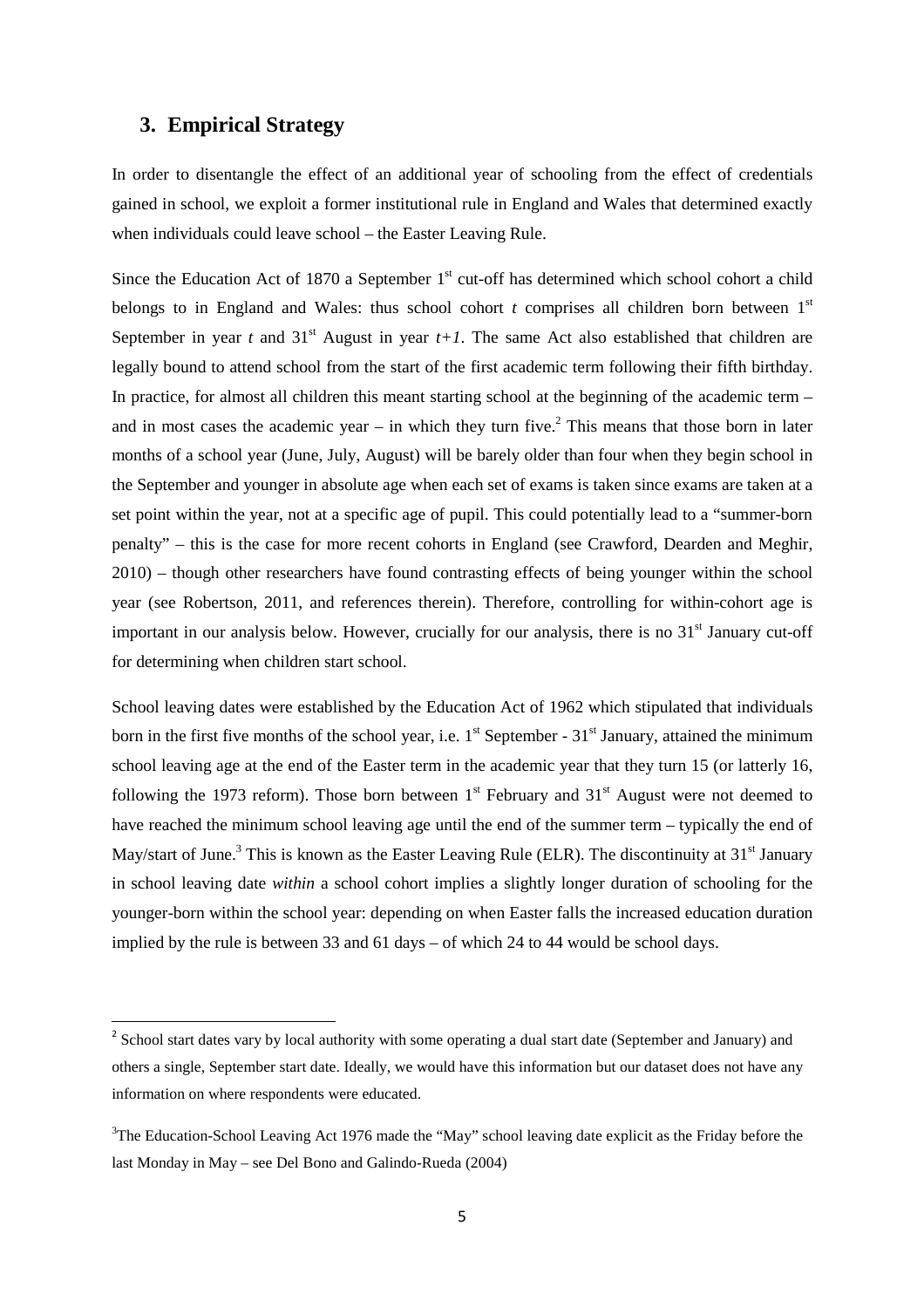However, more significant is the fact that "high stakes" exams that lead to nationally-recognised academic qualifications are taken by most students in the summer term when they are aged 16 (or soon to turn 16 for those born in July/August). For the cohorts we look at, these exams included the General Certificate of Education Ordinary level (GCE O-level) exams, taken by secondary school students who were more academically oriented and the Certificate of Secondary Education (CSE) exams, taken by less academically-oriented students. Both O-level and CSE exams were taken by most students at age 16, despite the latter being introduced (in 1965) when the minimum leaving age was still 15. For both exams, the exam-taking period was May-June. It is clear from the general increase in qualifications among the first RoSLA cohort that not all children left at the earliest possible date. But, the requirement for individuals born between  $1<sup>st</sup>$  February and  $31<sup>st</sup>$  August to remain in school until the end of the exam-taking term increased the likelihood that they took the exams and gained some academic qualification before leaving school (compared to early leavers), particularly when the minimum school leaving age was 16.

School children born either side of the  $31<sup>st</sup>$  January/1<sup>st</sup> February discontinuity are in the same school cohort, begin school at approximately the same age and are approximately the same level of maturity within cohort. This discontinuity does not align with any other institutional factor that could affect educational attainment and undermine the identification strategy. It is therefore credible that children born either side of the discontinuity point at  $31<sup>st</sup>$  January/1<sup>st</sup> February are identical with respect to their unobserved characteristics, such that any difference in their educational attainment is driven solely by the institutional rules governing when they are allowed to leave – and indeed this is reinforced by the fact that there is no difference in the probability of obtaining qualifications for children born in January and February prior to RoSLA. We would argue that the difference in the length of schooling between children each side of this cut-off is negligible (approximately 30 days). Instead, the main effect of the leaving rule is on the probability of obtaining academic qualifications for cohorts born after the raising of the school leaving age (RoSLA) from 15 to 16. This discontinuity can be exploited to identify the effect of qualifications.

We are not the first to adopt this identification strategy. Anderberg and Zhu (2010) use it to estimate the effect for women of holding academic qualifications on the probability of being married and on the probability of the husband holding qualifications and being economically active. Closer to our study, Del Bono and Galindo-Rueda (2004, 2006) use it to estimate the effect of qualifications on wages, employment and participation. Specifically, Del Bono and Galindo-Rueda (2006) use data from the LFS (1993-2003), the Youth Cohort Study and a dataset combining information from the New Earnings Study and the Joint Unemployment and Vacancies Operating System Cohort to study primarily the cohorts born from September 1957 up to the last cohorts affected by the ELR (born before the end of August 1981). The Education Act of 1996 replaced the two leaving dates with a single leaving date – the last Friday in June of the school year that the individual reaches age 16.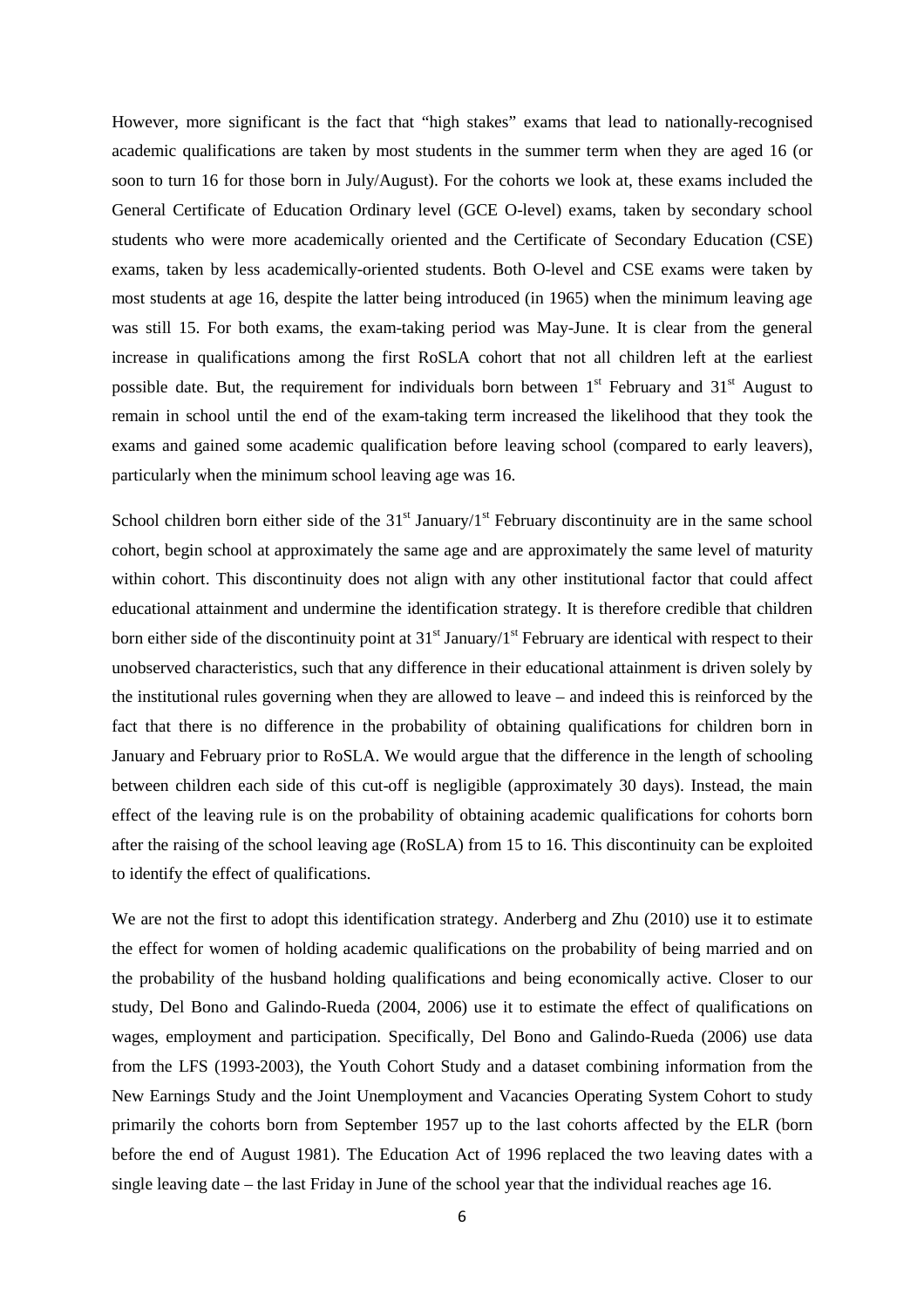Del Bono and Galindo-Rueda explicitly focus on cohorts born after the 1973 reform in order to abstract from the effects of raising the school leaving age. In contrast, our focus is on the cohorts immediately before and after the reform. Our main aim is to shed light on whether the main driver of the returns for the post-RoSLA cohort was the increase in the length of schooling or the increase in qualifications. We do this by comparing the estimated returns to qualifications (exploiting the ELR for the post-RoSLA cohorts) with the estimated effect of the RoSLA itself, which affected both length of schooling and qualifications.

A narrow focus on cohorts around the 1973 RoSLA is justified by the pattern of increasing attainment of academic qualifications in the cohorts born since the 1970s. As it becomes more common for the majority of individuals to attain at least some academic qualifications, the power of the ELR to identify the return to qualifications diminishes – if all in a cohort gain qualifications then this identification strategy will fail. Moreover, as the group of individuals whose behaviour may be influenced by the ELR falls in size the estimated LATE is driven by an ever narrower and specific stratum of those with very little taste for education. Similarly, the further we move away in time from the 1973 RoSLA, the more problematic it is to compare the post-RoSLA cohorts to those born before who were able to leave at  $15$  – the implicit regression discontinuity design weakening with each year that we move away.

More formally, we are interested in estimating the effect of qualifications on labour market outcomes, i.e.

$$
Y_{it} = \beta Q_i + X_{it}\gamma + u_{it}
$$

l

where  $Y_{it}$  is labour market outcome for individual *i* at time *t* (we look at wages and employment),  $Q_i$  is an indicator for whether the individual has any (academic) qualifications and  $X_i$  is a vector of control variables, including age within year<sup>4</sup>, birth cohort (dummies), age, region, ethnicity and survey quarter\*year dummies.

OLS estimates of  $\beta$  are likely to suffer from endogeneity bias. Both the 1973 RoSLA that increased the school leaving age from 15 to 16 and the ELR (post-RoSLA) are potential instruments since they affect the probability of obtaining any academic qualifications. We would argue that the impact of the ELR on outcomes comes solely through the effect on qualifications since the 30 day difference in schooling for those either side of the  $31<sup>st</sup>$  January discontinuity is too small to have an impact. This will therefore provide a benchmark estimate of the effect of qualifications. However, the RoSLA also

<sup>&</sup>lt;sup>4</sup> Included as a linear trend: September=12, October=11,..., July=2, August=1; this ordering reflects the potential advantage of being older within the school year. Figure 4 (discussed below) shows that a linear trend in month of birth fits the data well, either side of a clear discontinuity between January and February.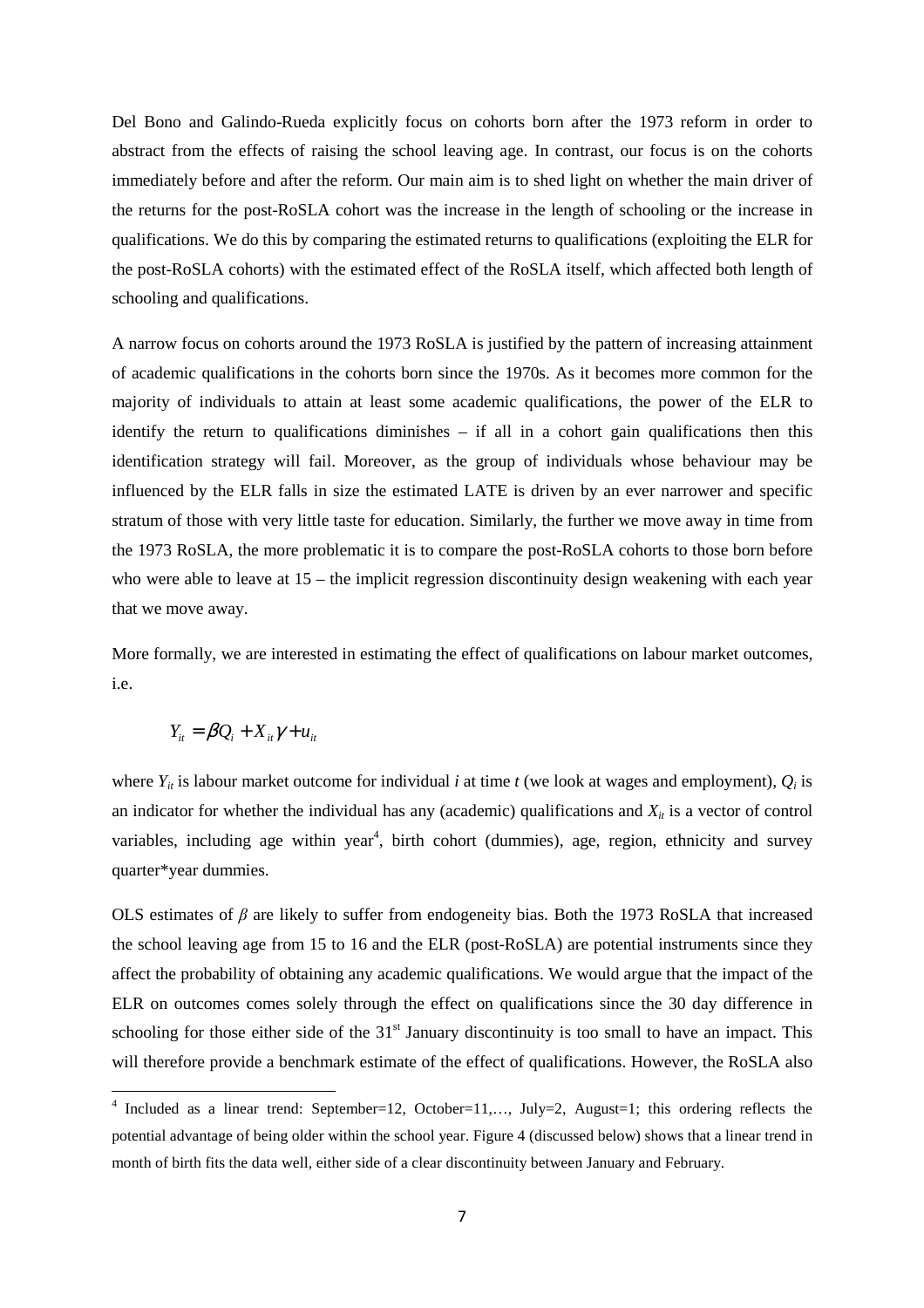affected the length of schooling by up to one year for affected cohorts and this will be additionally reflected in the estimated return, if this has a separate effect on labour market outcomes. Comparing estimates obtained using these two instruments can therefore tell us something about the relative importance of qualifications and length of schooling on labour market outcomes.

In brief, therefore, our strategy is to obtain – and compare – estimates of  $\beta$  using RoSLA and ELR as instruments. We would expect that  $\beta_{\text{RoSLA}} \geq \beta_{\text{ELR}}$  since RoSLA affected both the probability of gaining qualifications and the length of schooling. If  $\beta_{RoSLA} = \beta_{ELR}$  this implies that the effect of RoSLA is driven solely by qualifications (there is no additional effect from the increase in length of schooling); if  $\beta_{\text{RoSLA}} > \beta_{\text{ELR}}$  then the length of schooling additionally matters as well as qualifications.

One assumption here is that the estimates are comparable. In practice, both are local average treatment effects for those who were induced by the institutional rule to gain qualifications (the "compliers"). For the RoSLA, compliers are people who gain qualifications because they are required to stay on in school from 15 to 16. In the case of the ELR, compliers are people who gain qualifications because they are required to stay on in school from Easter until the end of May. We make an implicit assumption that the effect of gaining qualifications on outcomes is similar for the two groups in order to be able to say anything concrete about what drives the RoSLA effect. This seems reasonable given that both groups of compliers are within the same cohort and are people induced by institutional rules to obtain academic qualifications. Because both estimates are local average treatment effects, they may not be informative of the average treatment effect of academic qualifications. However, the groups of individuals at the margin of gaining any academic qualifications are important from a policy perspective – especially given plans to raise the school leaving age to 17 in 2013 and up to 18 in 2015.

### **4. Data and descriptives**

 $\overline{a}$ 

Our data come from the Quarterly Labour Force Survey (LFS), pooled from 1993 quarter one to 2010 quarter two inclusive. The LFS is the largest regular household survey in Great Britain and is designed to be representative of the population living in private households, with approximately 60,000 households responding each quarter. The survey is a rotating panel with each household interviewed in five successive quarters and is designed such that, in each quarter, one fifth of the households are undertaking their first interview, one fifth their second interview and so forth. The LFS provides the necessary information on each individual's year and month of birth<sup>5</sup> in addition to their highest educational qualifications, age when completed full-time education and current labour market status. In their first and fifth interviews respondents are also asked to provide information on

 $<sup>5</sup>$  From 2003 onwards the month of birth is available only in the Special Licence QLFS datasets.</sup>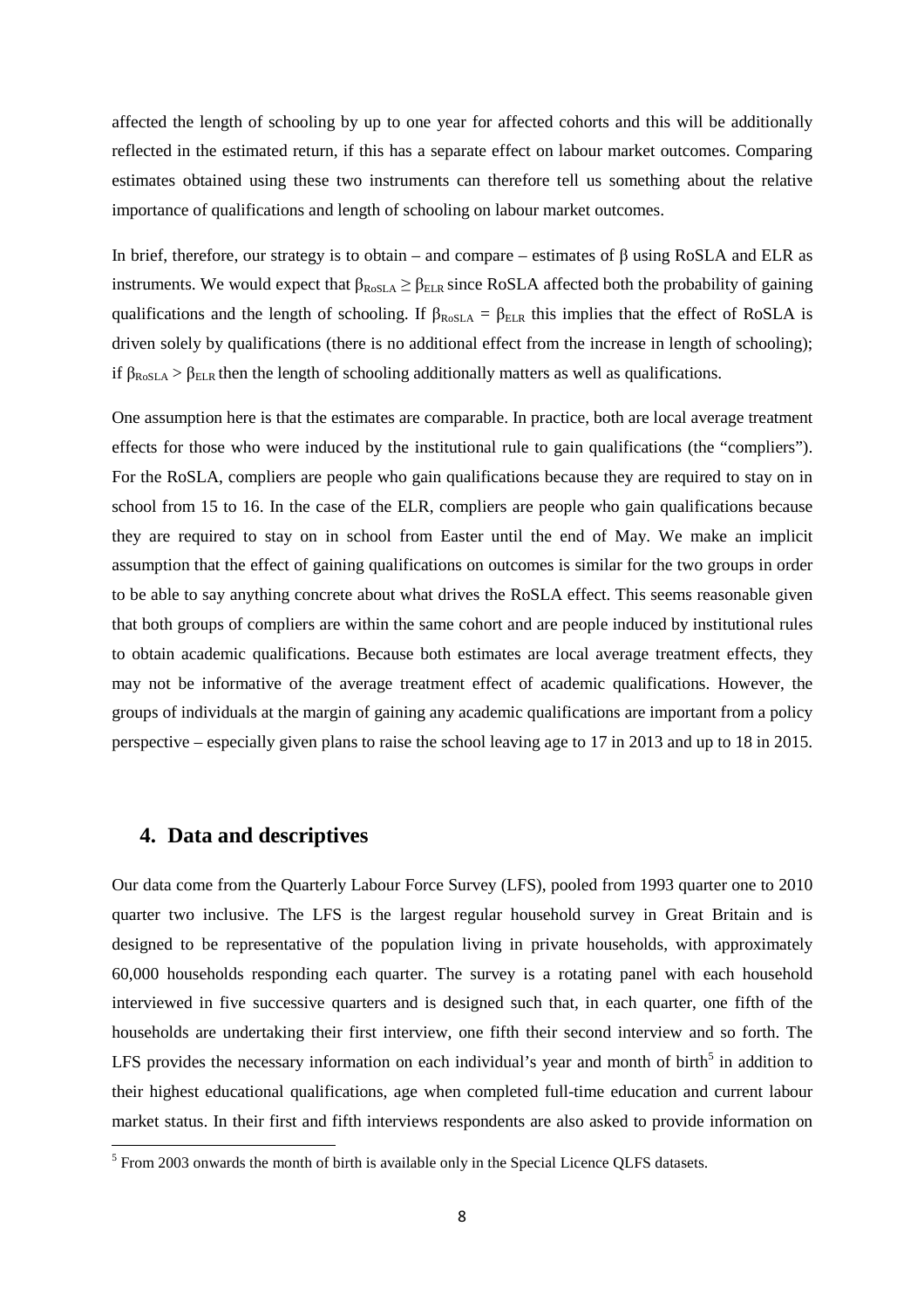their earnings, although this is missing for many observations. To keep samples consistent we use only information from an individual's wave one interview in all of the results presented.<sup>6</sup> We use information for individuals living in England and Wales only due to differences in the education systems in Scotland and Northern Ireland.

For the wage effects analysis we include full-time employees only and exclude the self-employed.<sup>7</sup> When looking at the probability of employment we again exclude the self-employed but do allow part-time employees in the employed category; the unemployed category captures both the registered unemployed and the economically inactive. In all cases we only include information from individuals who complete the survey themselves, excluding all proxy respondents.

To avoid any issues in modelling female labour market participation, we restrict our analysis to men. We focus on cohorts born ten years before and after the RoSLA – from September 1947 and August 1967. With data from LFS waves from 1993 – 2010 this means that our sample contains men aged 25 to 62. We restrict our analysis to those leaving school at age 16 or younger.<sup>8</sup> Implicitly we assume that the RoSLA and the ELR induced the compliers to stay only up to the minimum age of 16; we also assume that the effects of RoSLA were restricted to individuals at the lower end of the education distribution and that there was not a ripple effect upwards. Consistent with previous research (see *inter alia* Chevalier *et al*, 2004), we provide evidence that this was the case.

Table 1 contains summary statistics for our estimation sample, by school cohort. The effect of RoSLA on years of schooling and academic qualifications is clear: in the 1956/7 cohort mean years of schooling is 10.51, increasing to 10.87 in the 1957/8 cohort, while the proportion with academic qualifications increases from 0.457 to 0.613. To identify the effect on labour market outcomes, we need to remove age and cohort effects which necessarily requires assumptions on the way in which age and cohort enter the model. We include a quadratic in age (in years) as is standard in the literature, and also include dummies for year of birth and survey quarter\*year. Using data from 20 cohorts, and surveys from 18 years (and four quarters in all but one of the years<sup>9</sup>) means that we have variation in age by cohort (and multiple cohorts at the same age). Moreover, though we only retain each individual's wave one observation, the rolling panel nature of the QLFS means that we have

l

<sup>&</sup>lt;sup>6</sup> As a robustness check we repeat all specifications using multiple observations per person or using just the first observation from each individual regardless of which wave that observation came from. The nature of the results remains unchanged, see Appendix Tables B1 and B3.

 $<sup>7</sup>$  All results are robust to the inclusion of the self-employed, see Appendix Tables B2 and B4.</sup>

<sup>&</sup>lt;sup>8</sup> We have confirmed all of the main results with the full sample, available from the authors on request.

 $9 \text{ In } 2010$  we only have data available from the first two quarters.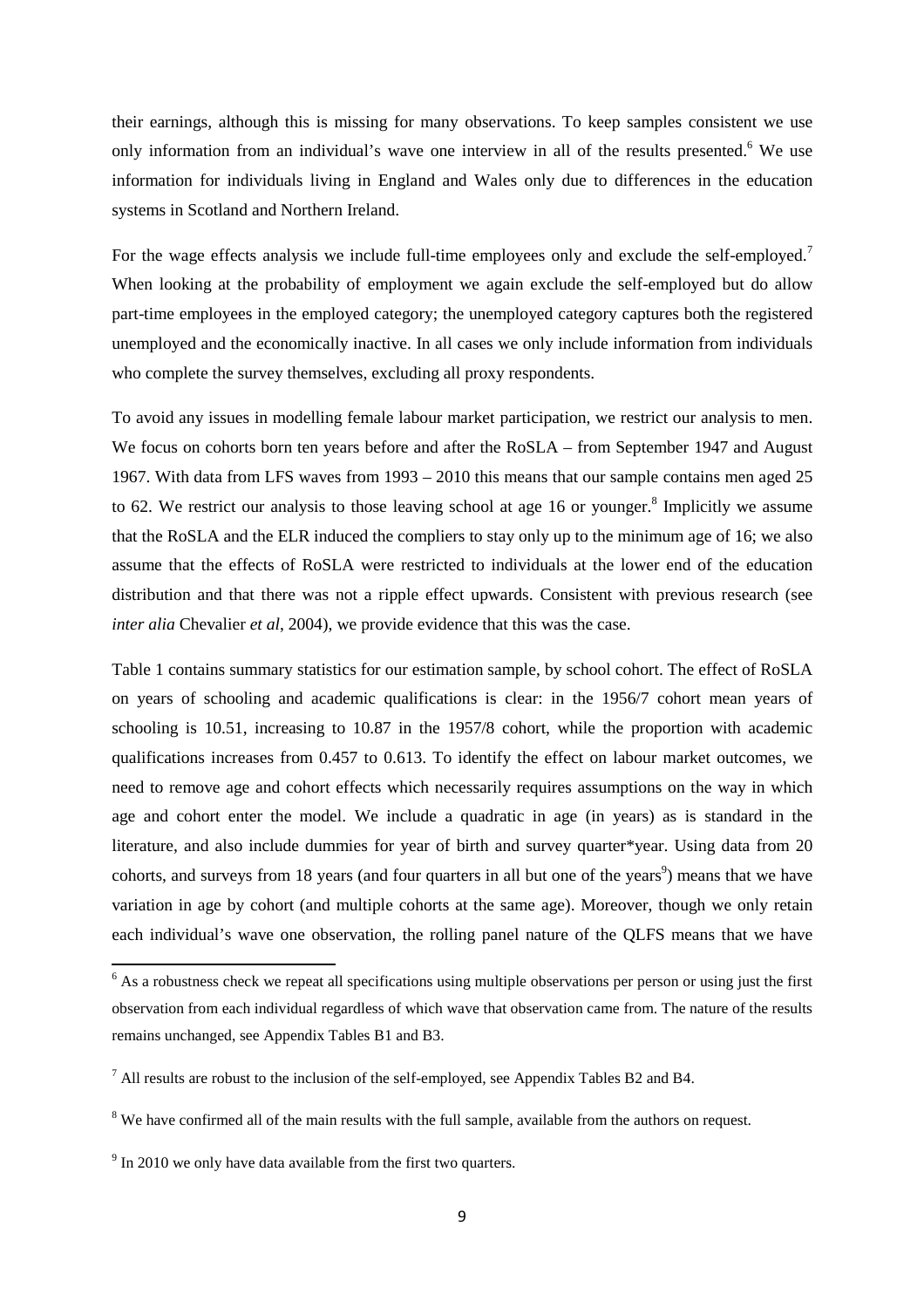variation in ages and cohorts at each quarter\*year of the survey. This variation, along with the functional form assumptions, allows us to identify the parameters of interest.

Figure 1 illustrates the effect of RoSLA on attainment of different academic qualification levels using the National Vocational Qualification equivalence scale (see Appendix A Table A1)<sup>10</sup>. This is shown for the full sample (rather than just the estimation sample of those leaving school at 16 or before) allowing us to explore whether RoSLA had any effect on later school leavers. The proportion attaining no academic qualifications was falling steadily across cohorts both before and after RoSLA but there is a discontinuity at the point of RoSLA, which is marked by the vertical line. The proportion attaining no academic qualifications fell from 0.286 in the 1956/57 cohort to 0.215 in the 1957/58 cohort. Similarly there is a steady upward trend in the proportion attaining level 1 qualifications before and after RoSLA but a discontinuity at the RoSLA point, the proportion attaining level 1 qualifications increasing from 0.046 to 0.093. For level 2 qualifications the jump at 1957/58 is from 0.192 to 0.233. For levels 3 and upwards – academic qualifications equivalent to A-levels or above – the patterns are unaffected by RoSLA.

The same effects amongst our estimation sample of those who leave school at age 16 or younger, is illustrated in Figure 2. The proportion attaining no academic qualifications falls from 0.542 in the 1956/57 cohort to 0.390 in the 1957/58 cohort. The proportion attaining level 1 qualifications discontinuously jumps at the RoSLA point from 0.076 to 0.167, while for level 2 qualifications the jump is from 0.250 to 0.321. For levels 3 and upwards the patterns are completely flat across all cohorts – as we would expect, among those leaving school at 16 or younger, there is very little attainment of level 3 or higher qualifications.

Figure 3 shows both the effect of RoSLA across cohorts (again marked by the vertical line) and the effect within each cohort of the ELR. The post-RoSLA increase in academic qualifications is clear for both "early leavers" (born  $1<sup>st</sup>$  September – 31<sup>st</sup> January) and "late leavers" (born  $1<sup>st</sup>$  February – 31<sup>st</sup> August). Looking within each school cohort, late leavers are clearly more likely to have academic qualifications after RoSLA – the pattern before RoSLA is mixed. The difference post-RoSLA is exactly in line with what we would expect given that the main exams are taken at age 16.

In all specifications we control for the smooth effects of relative age within cohort, using a linear trend, with the jump around the  $31<sup>st</sup>$  January discontinuity point, post-RoSLA, providing the

 $\overline{a}$ 

<sup>&</sup>lt;sup>10</sup> Academic qualifications in England and Wales comprise the nationally recognised qualifications assessed by external examinations and are traditionally taken at school aged 16 (O-levels/GCSEs), at school/college aged 18 (A/S and A-levels) and at University (degrees, post-graduate degrees). The NVQ equivalence scale is used as standard to allow comparison of academic and vocational qualifications which differ from academic qualifications, being more directly work related in nature.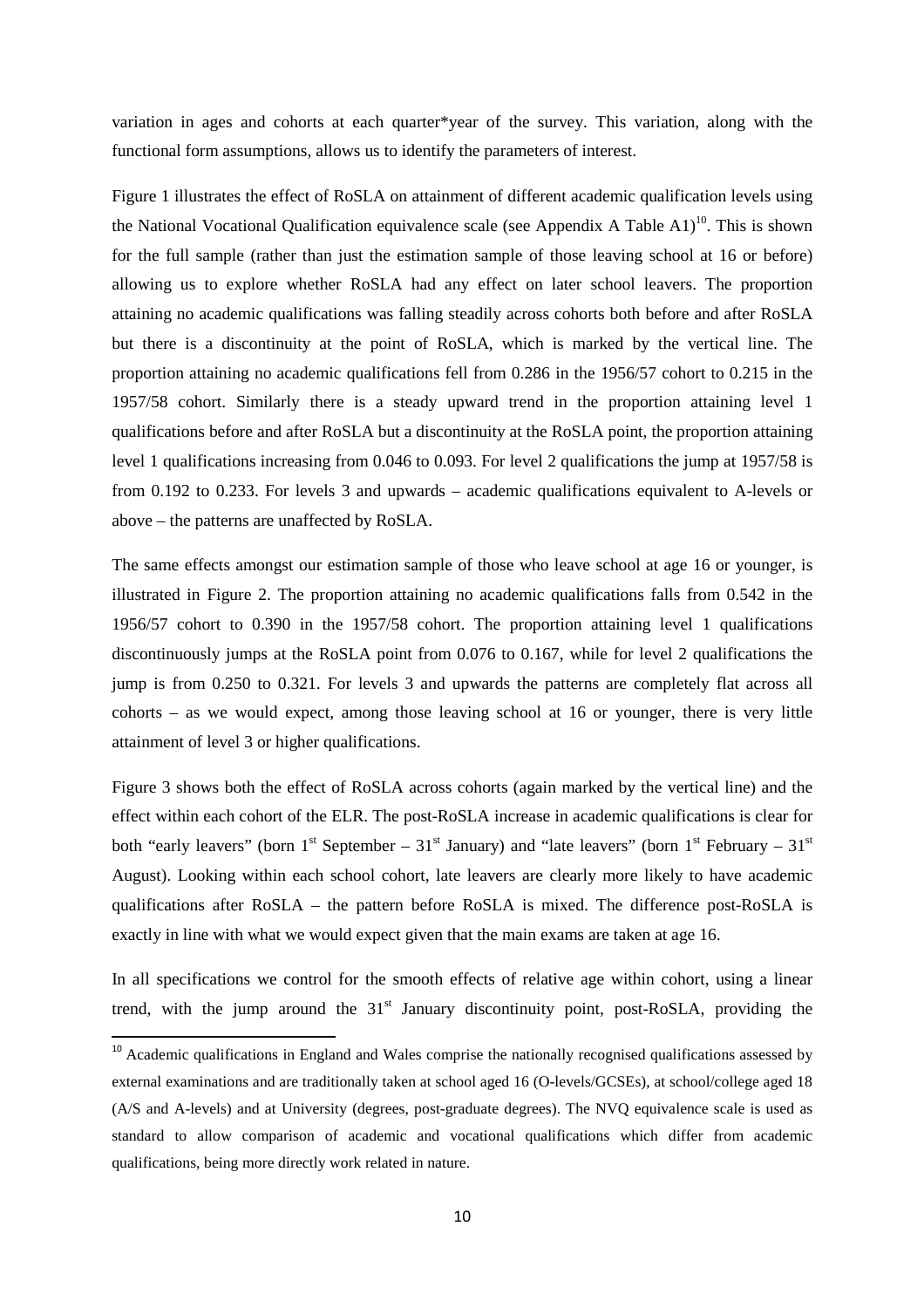exogenous variation in qualifications attainment that will drive the identification in our estimates using the Easter Leaving Rule. Figure 4 illustrates the extent of the discontinuity at the January/February cut-off, interrupting the otherwise smooth effect of month of birth. The upper (dashed) lines show the proportion of individuals with academic qualifications by month of birth, pooling all years following the raising of the school leaving age. Either side of the January/February cut-off there is variation by month of birth, with a similar slightly upward slope describing the trend. The jump in qualifications attainment between January and February is very clear, with the February to August months all lying above those for September to January.

The lower (solid) line in Figure 4 similarly show the proportion of individuals with academic qualifications by month of birth but this time pooling the years prior to the raising of the school leaving age. As we would expect, given that individuals leaving at the minimum age were still one year away from the time that high stakes exams were taken, there is no January/February discontinuity in the pre-RoSLA series.

# **5. Regression results**

#### *Effect of RoSLA and ELR on academic qualifications and labour market outcomes*

Table 2 presents reduced form estimates of the effects of each leaving rule on both the probability of attaining academic qualifications (linear probability model) and on the labour market outcomes themselves: log wages in panel (a), employment (linear probability model) in panel (b). Each reported coefficient comes from a separate regression and in all regressions the full set of age, cohort, region, ethnicity and survey quarter\*year controls are included.

"Late leaver" is an indicator that takes the value 1 if the individual is born between  $1<sup>st</sup>$  February and 31<sup>st</sup> August i.e. compelled to remain in school until the end of the Summer term, otherwise zero. RoSLA is an indicator equal to 1 for individuals born after  $1<sup>st</sup>$  September 1957, otherwise zero. In each panel, the first row presents the estimates of the effect of RoSLA, using the full sample of observations from 20 cohorts. The second row contains estimates of the effect of the ELR on outcomes in the post-RoSLA cohorts i.e. when the ELR should have an impact. The final row estimates are of the effect of the ELR on outcomes in the pre-RoSLA cohorts, when there should not be any effect of the ELR.

Looking first at the top row of panel (a), we can see that in the sample with wage information available, the raising of the school leaving age increased the probability of attaining academic qualifications by approximately 7 percentage points though this is imprecisely estimated and not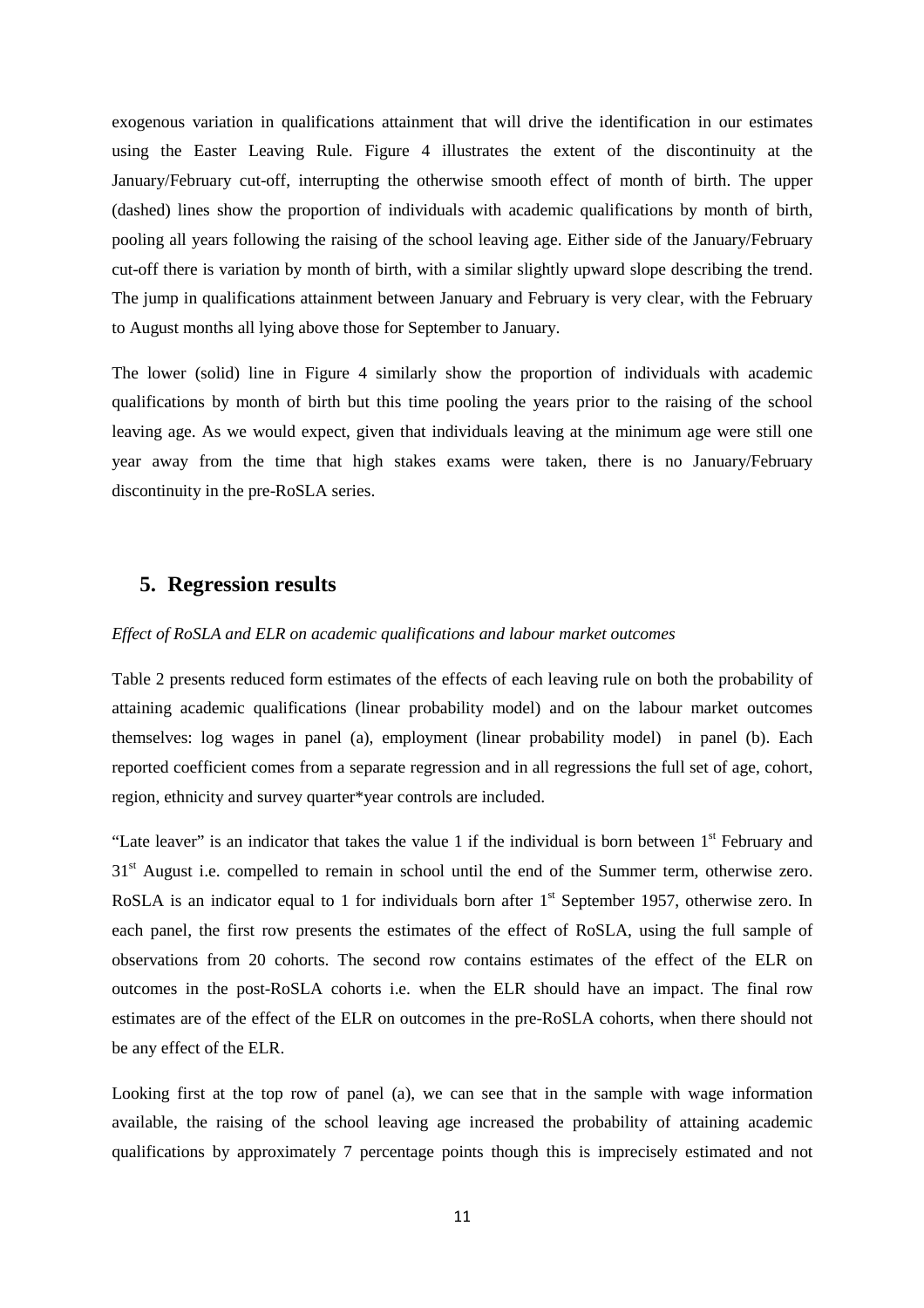statistically significant  $(p=0.119)$ . Given this, it is unsurprising that looking at the first column there is no estimated reduced form effect of RoSLA on log wages.

Dividing the sample into the pre- and post-RoSLA cohorts, the second row of panel (a) shows that for the post-RoSLA cohorts, the ELR does not have a significant effect on either academic qualifications or log hourly wages. The final row of panel (a) contains the reduced form estimates for the pre-RoSLA cohorts and surprisingly in this sample there is a significant effect of the Easter Leaving Rule on academic qualification attainment. This is puzzling, as those not eligible to leave at Easter would have to remain for an entire further year before they reached the age at which nationally recognised academic qualification exams are taken. This has previously been found to be a feature of the LFS (see Del Bono and Galindo-Rueda, 2006), and may be due to mis-reporting of qualifications in the LFS. Individuals who remained until the end of the Summer term pre-RoSLA but left at 15 will in some cases have received a "School Leaving Certificate" and it may be that some individuals who left at 15 in the pre-RoSLA period report having CSE equivalent level qualifications (and therefore would count as having academic qualifications) in error. Mis-reporting of education is known to be a problem in the LFS, see Thomson *et al* (2010) and references therein. By excluding all proxy respondents we hoped to limit this problem however it does still remain to some extent. The first column of panel (a) provides some support for this mis-reporting explanation –while the ELR may have an effect on qualification attainment pre-RoSLA, this does not translate into any effects in the labour market which is consistent with CSE level qualifications having been erroneously recorded. Moreover, the results from the employment analysis (discussed below) which uses a sample almost three times larger than that in panel (a), shows no effects of the ELR in the pre-RoSLA period either on academic qualification holding or on the labour market outcome.

Turning to panel (b), the first row shows that in the larger employment analysis sample, the raising of the school leaving age increased the probability of attaining academic qualifications by 9.5 percentage points (*p<0.001*). Moreover, RoSLA also had a significant reduced form impact on the probability of being employed, increasing it by 5.2 percentage points (*p=0.033*).

The second row of panel (b) shows that in the post-RoSLA cohorts, the Easter Leaving Rule significantly increased the probability of attaining academic qualifications by 6 percentage points (*p<0.001*). This is in line with the expectation that the ELR should affect the post-RoSLA cohorts and confirms the visual evidence from Figure 4. The ELR also has a significant reduced form impact on employment probability, raising it by 2.3 percentage points (*p=0.083*). As is our prior, the final row of panel (b) shows that in this larger sample, there is no effect of the ELR on either qualification holding or employment for the pre-RoSLA cohorts.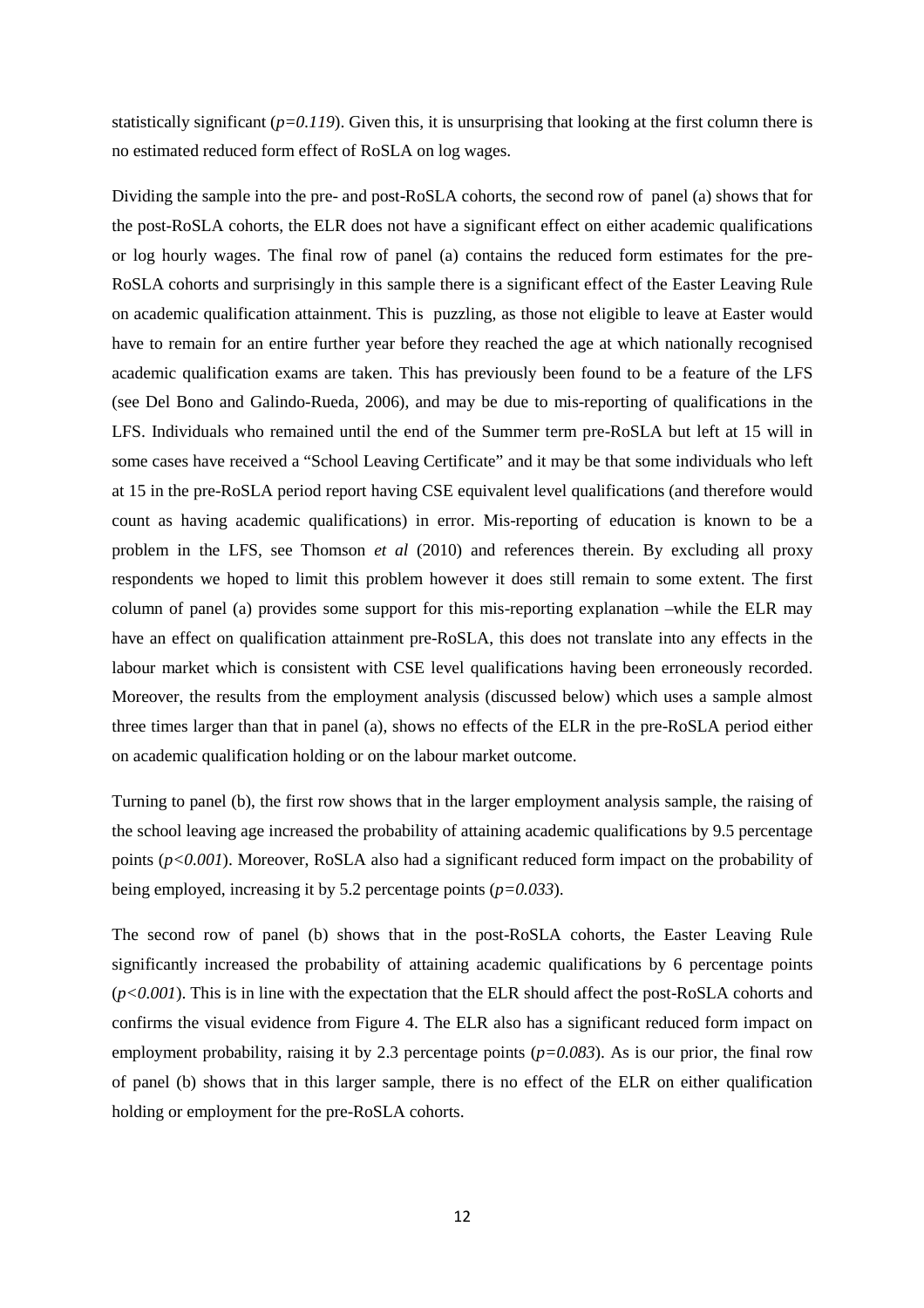#### *IV estimates using RoSLA and ELR*

l

As discussed in section 3, the main aim of this paper is to shed light on whether the effect of RoSLA is driven by the increase in qualifications or by the increase in the length of schooling. We do this by estimating a benchmark effect of qualifications alone using ELR as an instrument and compare this with the estimate of the effect of qualifications using RoSLA, which will also contain the effect of increased length of schooling. Table 3 pursues this idea, presenting IV estimates of the effect of qualifications using each instrument separately, along with the Ordinary Least Squares estimates for comparison. As with the reduced form estimates, the RoSLA instrument is estimated using the full 20 cohorts sample while we restrict the estimates using the Easter Leaving Rule to the first 10 cohorts affected by RoSLA.

The IV estimates can be simply obtained by the Wald estimator, dividing the reduced form coefficient for the labour market outcome by that for academic qualifications. We therefore know from Table 2 that each instrument is too weak to identify the causal effects of academic qualifications on log wage in the sample available as neither RoSLA nor ELR is statistically significant in the first stage regression nor do they have any reduced form effect on log wages. Grenet (2009) uses a larger sample from the LFS and does find a reduced form effect of the 1973 RoSLA on later log wages of 1.6% to 2.1%<sup>11</sup>. Del Bono and Galindo-Rueda (2006) also fail to find a statistically significant effect of ELR using a larger sample of post-RoSLA cohorts (from September 1957 to August 1975); in our smaller sample it is therefore perhaps not surprising that we do not identify an effect in the reduced form. We will therefore now focus on the results for employment.

We have shown in Table 2 that in the larger sample used for the employment analysis, each instrument is sufficiently strong to generate statistically significant variation in academic qualification attainment, allowing more precise IV estimates of the causal effect of academic qualifications. In each specification the first stage *F*-statistic on the exclusion of the instrument exceeds the rule-of-thumb value of 10 for non-weak instruments.

The RoSLA IV estimate of the effect of qualifications on employment is an increase of 55.1 percentage points (significant at the 5% level). This is a large effect, more than double the OLS estimate of 24.3 pp. One possible explanation for the larger IV estimates is that they capture a LATE for those who only gained qualifications because of the constraint of RoSLA. Moreover we expect that this estimate may be upward-biased as an estimate of the true effect of qualifications because of the increase in years' schooling which may separately have affected employment probability.

<sup>&</sup>lt;sup>11</sup> Grenet uses LFS data from 1993-2004 and cohorts born between 1949 and 1967; his sample includes individuals who leave at 18 or younger (ours is 16 or younger) and we are constrained to include only individuals for whom highest qualification is recorded which further reduces our sample relative to Grenet's.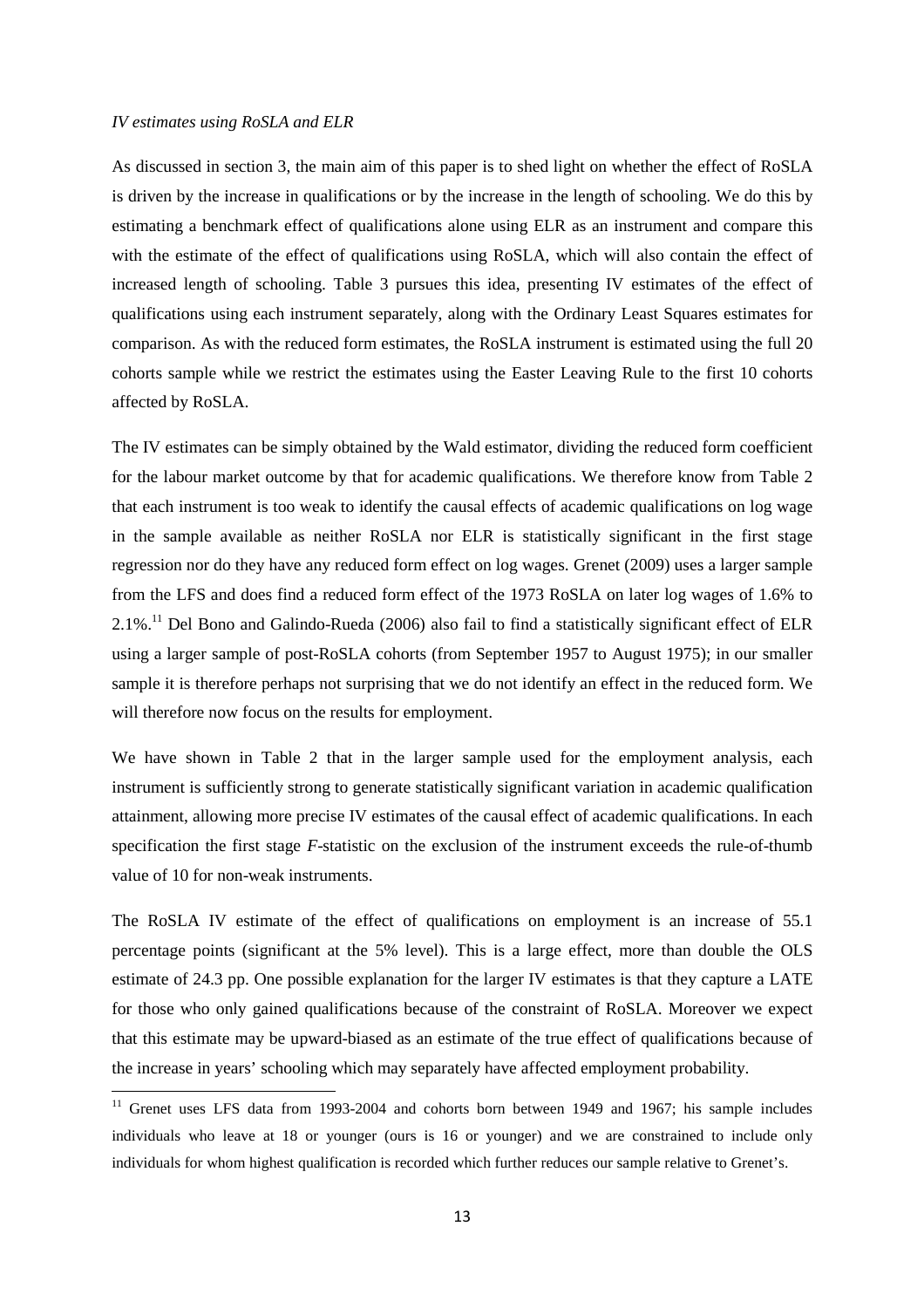The estimates on the right hand side of Table 3 provide some evidence on the extent to which qualifications, rather than the extra year in education, account for the RoSLA returns. In these estimates, we identify the effect of qualifications using the ELR in the post-RoSLA cohorts. We argue that this provides a benchmark estimate of the effects of qualifications because the ELR had a negligible effect on years' schooling received. The IV estimated return to academic qualifications is a 38.9 pp increase in employment probability, compared to the OLS estimate of 27.0 pp. This result is similar to that found by Del Bono and Galindo-Rueda (2006).

The comparison of note is between the IV estimates using RoSLA and the IV estimates using ELR. For employment, instrumenting qualifications using RoSLA yields larger estimates. This is consistent with there being some upward bias in this estimated return to qualification because of an additional effect on years' of schooling on employment probability. However, the difference between this estimate and the IV estimate using ELR is not large and statistically it cannot be ruled out that both estimates are equal. The estimate based on the ELR is more than 70% of the estimated based on RoSLA, suggesting that a large part of the return associated with RoSLA is being driven by the return to academic qualifications, rather than the additional year of education. While the lower level of precision in the ELR estimate in particular must be borne in mind when making this comparison, this ratio of coefficient sizes remains robust to the different possible samples used for the employment analysis (see online Appendix B) and suggests that qualification attainment drives a large part of the RoSLA effect. This goes some way to answering whether it is time in school or credentials that matter most for the cohorts affected by RoSLA.

## **6. Concluding Remarks**

In this paper, we have used one institutional rule – the Easter Leaving Rule (ELR) – to shed light on what drives the effect on employment outcomes of another institutional rule – the 1973 RoSLA from 15 to 16. The RoSLA reform had two effects on educational outcomes that could potentially impact employment: it both increased the length of time that children spent in school by up to one year and made it more likely that they would leave school with some academic qualifications since high stakes exams that lead to nationally-recognised qualifications are taken at age 16 in the UK. Using RoSLA to instrument years' schooling (as has been done in previous studies) will therefore capture both the effect of increasing the quantity of schooling that people receive and the effect of attaining academic qualifications. The ELR defined exactly when children could leave school – at Easter (children born between  $1<sup>st</sup>$  September and  $31<sup>st</sup>$  January) or at the end of the summer term (children born between  $1<sup>st</sup>$ February and  $31<sup>st</sup>$  August). We show that for post-RoSLA cohorts, late leavers were significantly more likely to obtain academic qualifications since they were forced to stay until the end of the examtaking term. We exploit this discontinuity to obtain an unbiased estimate of the effect of qualifications on later labour market outcomes, focusing particularly on employment. Consistent with previous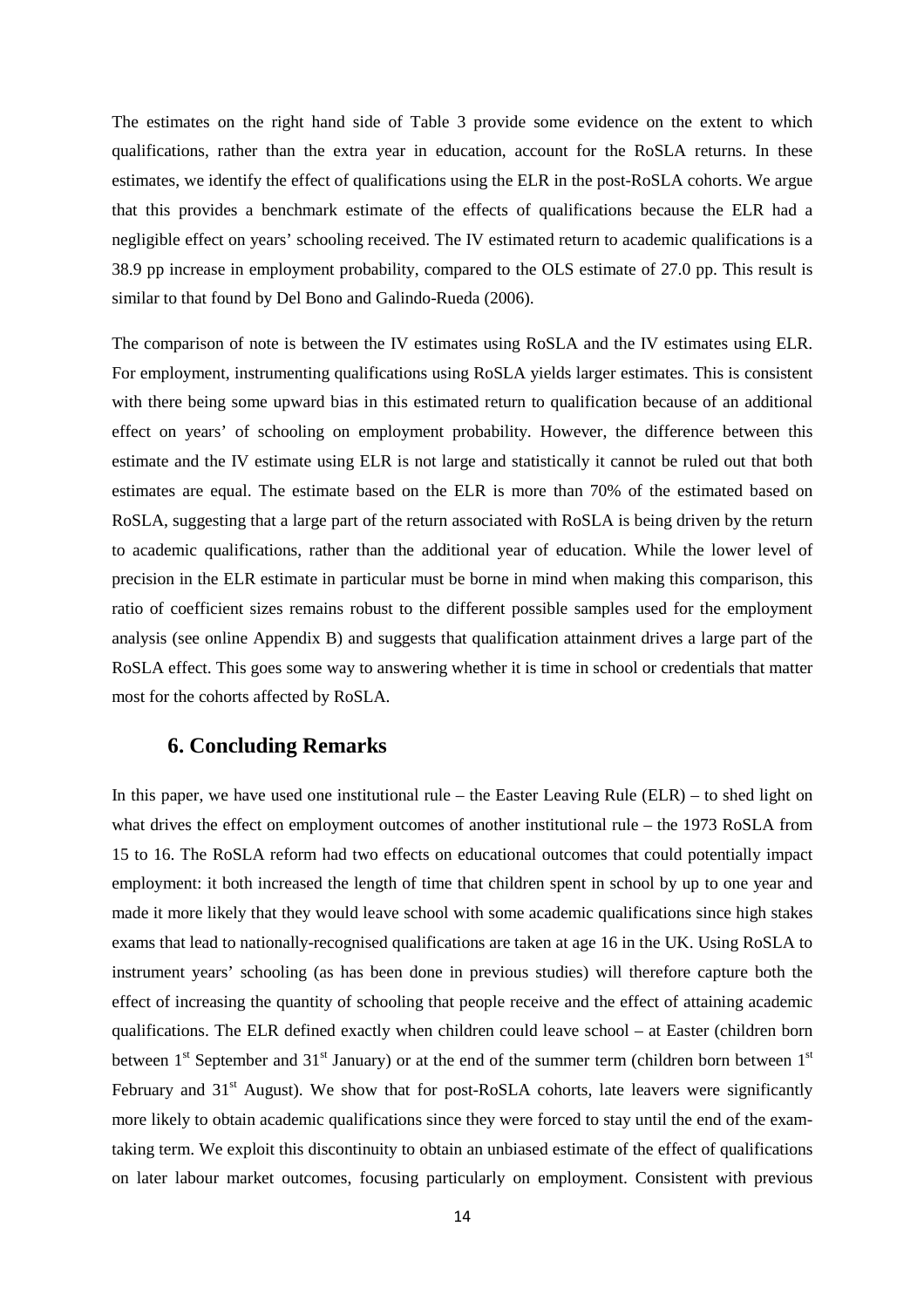studies (Dearden, 1999, Blundell et al, 2005 and Del Bono and Galindo-Rueda, 2006), we find that qualifications have a large, positive effect on later outcomes, increasing the probability of employment by approximately 40 percentage points, although this must be caveated that it is a local average treatment effect for those who were induced by the ELR to obtain academic qualifications.

Comparing the estimates of the returns to qualifications on employment using the ELR as an instrument with the estimates using the RoSLA as an instrument, we show that much of the returns to RoSLA appear to be driven by qualifications, but that there is some (small) additional return to increasing the length of schooling.

Our findings have several implications. First, they help to reconcile previous estimates of the returns to education associated with the 1947 RoSLA, which raised the leaving age from 14 to 15, and the 1973 RoSLA, which raised the leaving age from 15 to 16. Estimates of the former (Devereux and Hart, 2010) are smaller than the latter (Grenet, 2009): a 3-4 per cent boost in earnings, compared to a 6-8 per cent. Grenet had previously suggested that the fact that the 1973 reform saw a sizeable increase in the proportion leaving with academic qualifications may account for this difference; we provide direct evidence to support this claim. Importantly, this does mean that the two reforms should be kept separate in obtaining estimates of the returns to education since their effects on educational outcomes were different.

Secondly, our results strongly suggest that qualifications drive much of the estimated returns to raising the school leaving age from 15 to 16. This is potentially relevant to current UK government policy which is to raise the school leaving age again from 16 to 17 in 2013. The second set of high stakes exams is typically not taken until age 18; there is therefore a potential concern that simply increasing the length of time that pupils spend in education without a corresponding increase in qualifications would have substantially less of an effect than if pupils both gained an extra year and left with some credentials. Another consideration is that requiring pupils to spend another year in fulltime education is costly in terms of resources; by comparison, requiring them to take exams and increasing the probability of leaving with qualifications could be a more cost-effective approach.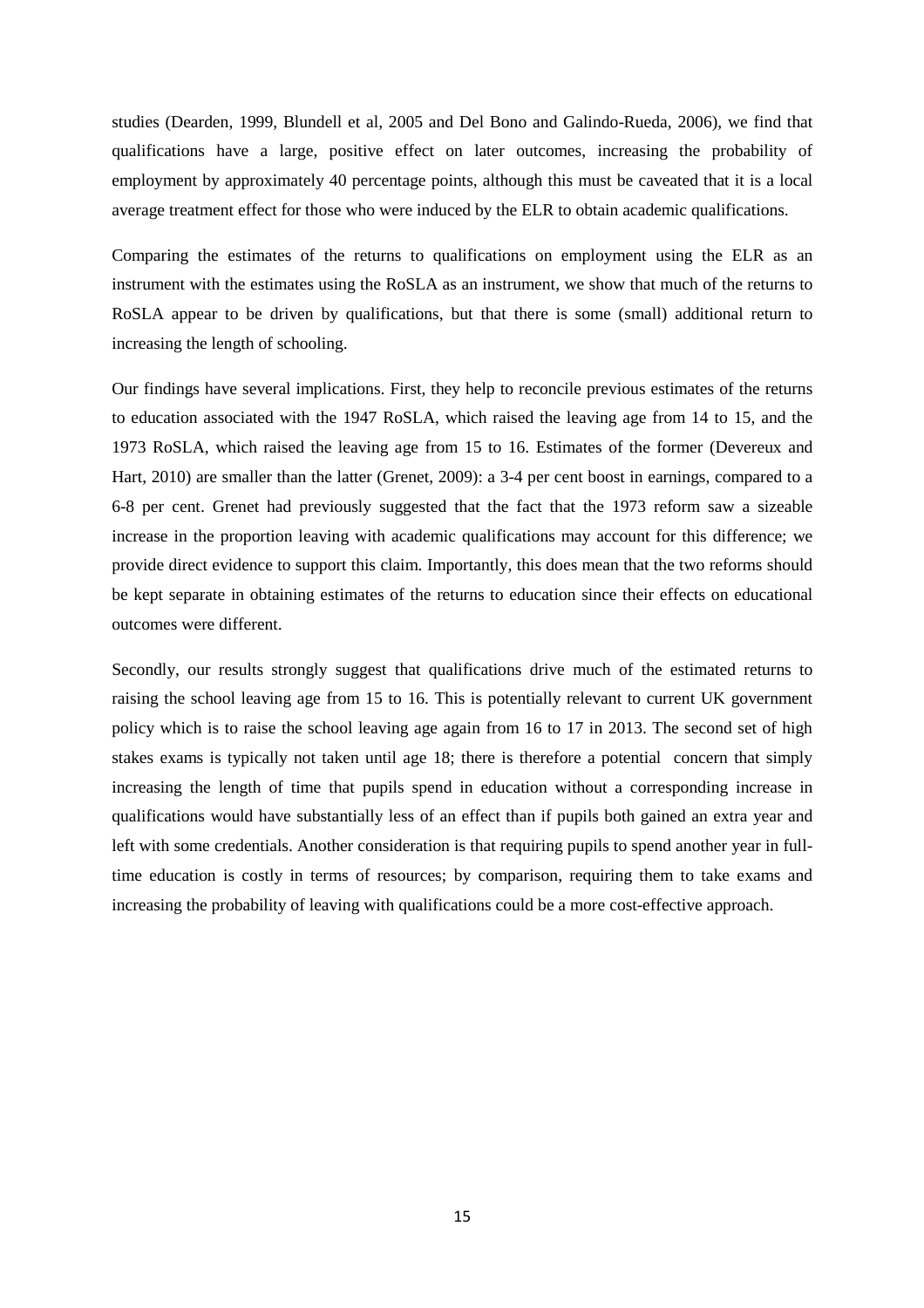# **References**

Anderberg, D., & Zhu, Y. (2010). What a Difference a Term Makes: The Effect of Education on Marital Outcomes in the UK. *Unpublished Manuscript*.

Blundell, R., Dearden, L., & Sianesi, B. (2005). Evaluating the effect of education on earnings: models, methods and results from the National Child Development Survey. *Journal of the Royal Statistical Society Series A,* 168(3), 473-512.

Chevalier, A., & Walker, I. (2002). Further Estimates of the Returns to Education in the UK. In Harmon, C., Walker, I., & Westergard-Nielsen, W. (Eds.), *The Returns to Education Across Europe*. Cheltenham: Edward Elgar.

Chevalier, A., Harmon, C., Walker, I., & Zhu, Y. (2004). Does Education Raise Productivity, or Just Reflect it? *Economic Journal*, 114, F499-517.

Clark, D., & Royer, H. (2010). The Effect of Education on Adult Health and Mortality: Evidence from Britain. *NBER Working Paper* 16013.

Crawford, C., Dearden, L., & Meghir, C. (2010). When You Are Born Matters: The Impact of Date of Birth on Educational Outcomes in England. *Institute for Fiscal Studies Working Paper* w10/06.

Dearden, L. (1999). Qualifications and Earnings in Britain: How Reliable are Conventional OLS Estimates of the Returns to Education? *Institute for Fiscal Studies Working Paper* w99/7.

Del Bono, E., & Galindo-Rueda, F. (2004). Do a Few Months of Compulsory Schooling Matter? The Education and Labour Market Impact of School Leaving Rules. *Institute for the Study of Labor (IZA) Discussion Paper* 1233.

Del Bono, E., & Galindo-Rueda, F. (2006). The Long Term Impacts of Compulsory Schooling: Evidence from a Natural Experiment in School Leaving Dates. *Institute for Social and Economic Research Working Paper* 2006-44.

Devereux, P., & Wen, F. (2011). Earnings Returns to the British Education Expansion. *Economics of Education Review*, forthcoming.

Devereux, P., & Hart, R. (2009). Forced to be rich? Returns to compulsory schooling in Britain. *Economic Journal*, 120(549), 1345-1364.

Grenet, J. (2009). Is It Enough to Increase Compulsory Education to Raise Earnings? Evidence from French and British Compulsory Schooling Laws. *Unpublished Manuscript.*

Harmon, C., & Walker, I. (1995). Estimates of the economic return to schooling for the UK. *American Economic Review*, 85(5), 1278-1286.

Robertson, E. (2011). The effects of quarter of birth on academic outcomes at the elementary school level. *Economics of Education Review*, 30(2), 300-311.

Silles, M. (2009). The causal effect of education on health: Evidence from the United Kingdom. *Economics of Education Review*, 28(1), 122-128.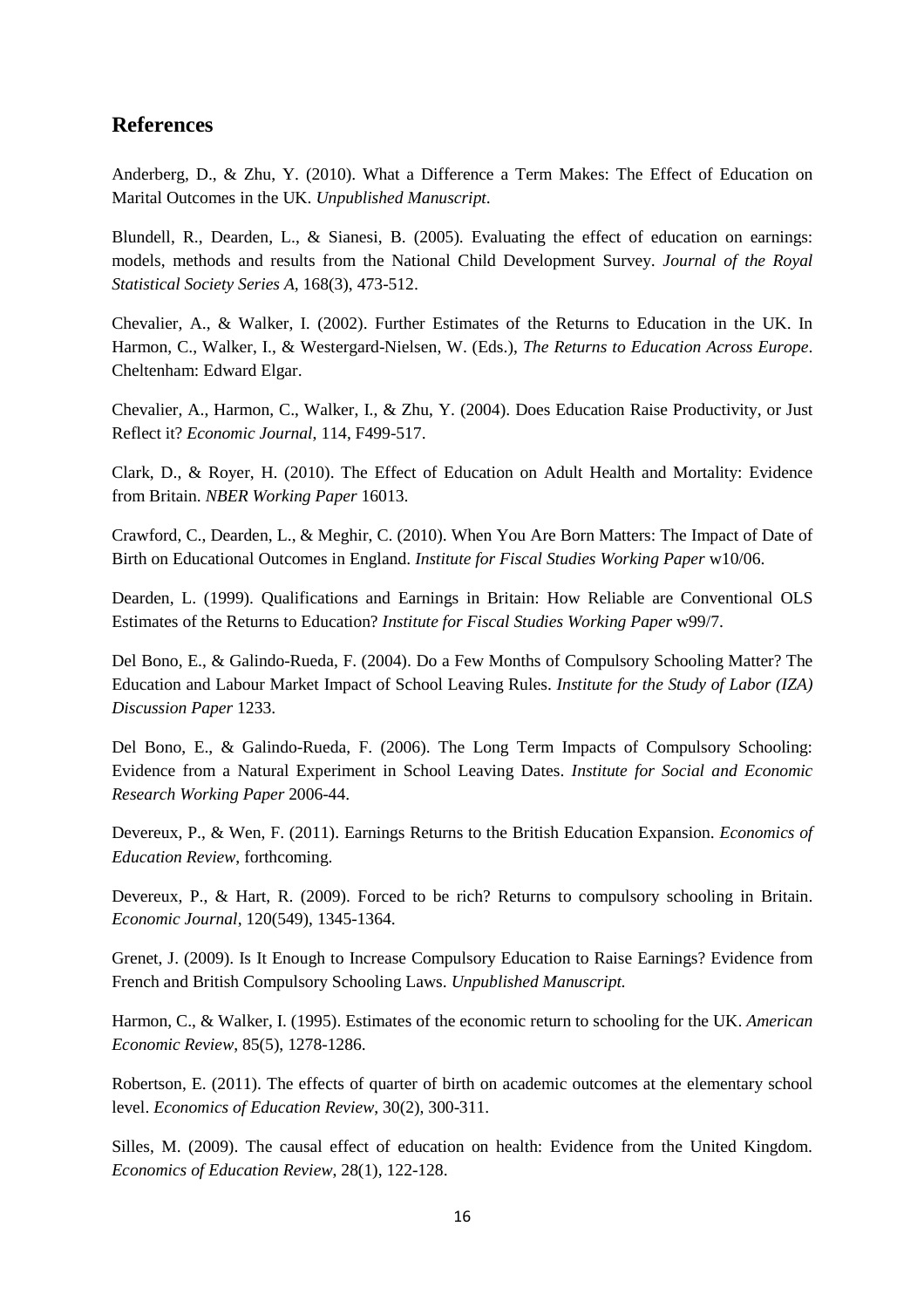Thomson, D., Knight, T., Buscha, F., & Sturgis, P. (2010). Research into Measuring Adult Attainment Using the Labour Force Survey. *Department for Business Innovation and Skills Report*.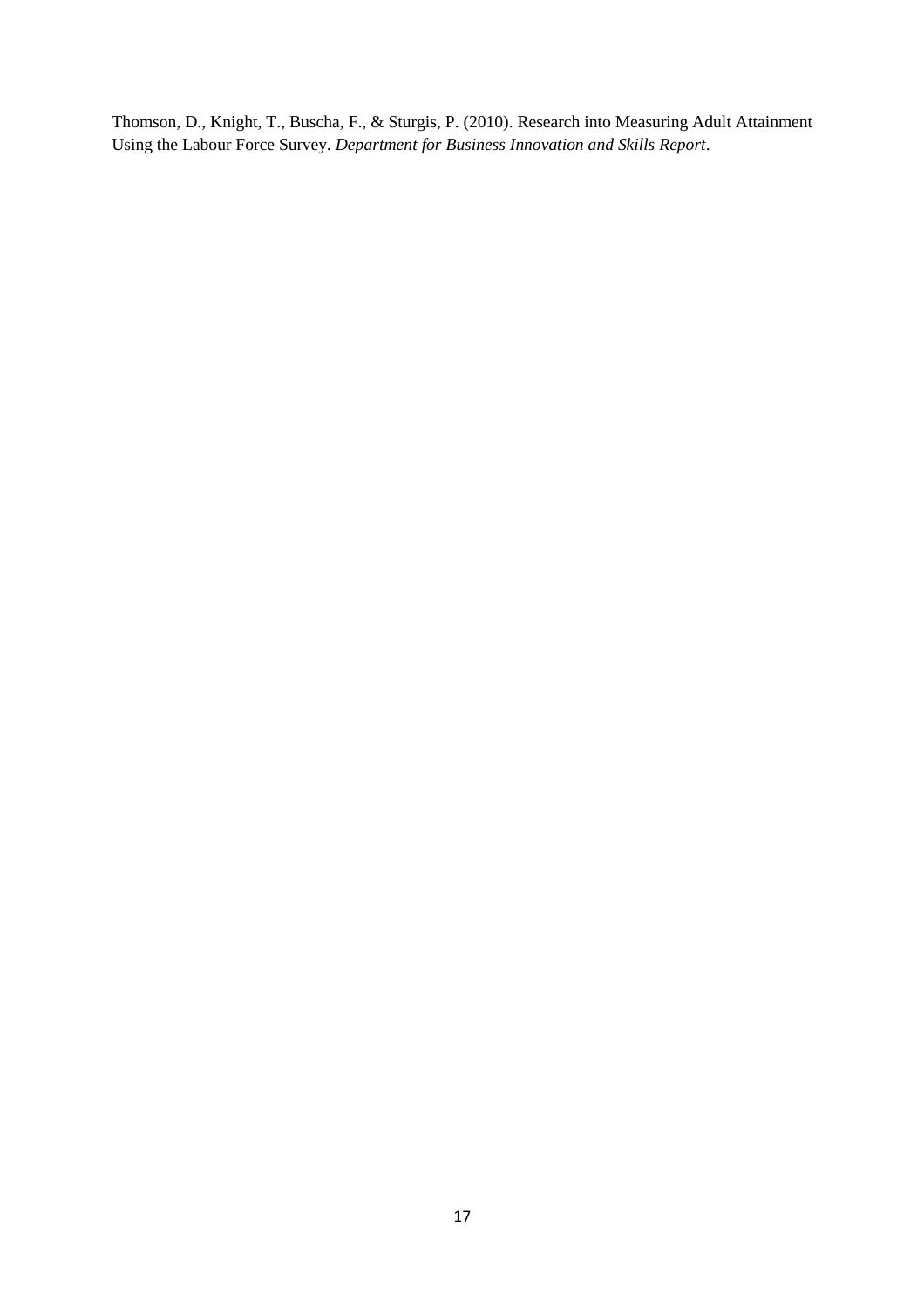| School    |      | Academic | Years of  | Employed |       |
|-----------|------|----------|-----------|----------|-------|
| Cohort    | Age  | Quals.   | Schooling | (0,1)    | N     |
| 47-48     | 52.9 | 0.360    | 10.327    | 0.609    | 1873  |
|           | 5.2  | 0.480    | 0.555     | 0.488    |       |
| 48-49     | 51.8 | 0.368    | 10.362    | 0.642    | 1733  |
|           | 5.2  | 0.482    | 0.573     | 0.479    |       |
| 49-50     | 50.6 | 0.391    | 10.390    | 0.632    | 1573  |
|           | 5.3  | 0.488    | 0.592     | 0.482    |       |
| $50 - 51$ | 49.7 | 0.395    | 10.385    | 0.662    | 1369  |
|           | 5.1  | 0.489    | 0.618     | 0.473    |       |
| 51-52     | 48.8 | 0.408    | 10.430    | 0.645    | 1438  |
|           | 5.1  | 0.492    | 0.601     | 0.479    |       |
| 52-53     | 47.5 | 0.433    | 10.437    | 0.681    | 1484  |
|           | 5.2  | 0.496    | 0.646     | 0.466    |       |
| 53-54     | 46.7 | 0.436    | 10.471    | 0.690    | 1398  |
|           | 5.1  | 0.496    | 0.624     | 0.463    |       |
| 54-55     | 45.8 | 0.456    | 10.509    | 0.691    | 1341  |
|           | 5.1  | 0.498    | 0.585     | 0.462    |       |
| 55-56     | 44.9 | 0.469    | 10.517    | 0.726    | 1417  |
|           | 5.1  | 0.499    | 0.601     | 0.446    |       |
| 56-57     | 43.5 | 0.457    | 10.514    | 0.706    | 1481  |
|           | 5.2  | 0.498    | 0.586     | 0.456    |       |
| 57-58     | 42.4 | 0.613    | 10.868    | 0.731    | 1631  |
|           | 5.2  | 0.487    | 0.393     | 0.444    |       |
| 58-59     | 41.6 | 0.619    | 10.890    | 0.730    | 1669  |
|           | 5.1  | 0.486    | 0.356     | 0.444    |       |
| 59-60     | 40.4 | 0.650    | 10.843    | 0.715    | 1770  |
|           | 5.1  | 0.477    | 0.440     | 0.451    |       |
| $60 - 61$ | 39.3 | 0.664    | 10.854    | 0.747    | 1757  |
|           | 5.1  | 0.473    | 0.386     | 0.435    |       |
| $61 - 62$ | 38.2 | 0.670    | 10.877    | 0.757    | 1868  |
|           | 5.1  | 0.470    | 0.367     | 0.429    |       |
| $62 - 63$ | 37.4 | 0.695    | 10.851    | 0.729    | 1860  |
|           | 5.2  | 0.460    | 0.458     | 0.445    |       |
| 63-64     | 36.2 | 0.709    | 10.850    | 0.749    | 1940  |
|           | 5.1  | 0.454    | 0.425     | 0.434    |       |
| 64-65     | 35.3 | 0.739    | 10.857    | 0.769    | 1904  |
|           | 5.0  | 0.439    | 0.390     | 0.421    |       |
| 65-66     | 34.6 | 0.745    | 10.817    | 0.753    | 1766  |
|           | 5.2  | 0.436    | 0.458     | 0.432    |       |
| 66-67     | 33.5 | 0.748    | 10.863    | 0.765    | 1798  |
|           | 5.0  | 0.434    | 0.395     | 0.424    |       |
| Total     | 42.7 | 0.562    | 10.661    | 0.709    | 33070 |
|           | 7.9  | 0.496    | 0.549     | 0.454    |       |

**Table 1: Descriptive Statistics, Mean and Standard Deviation (lower figure)**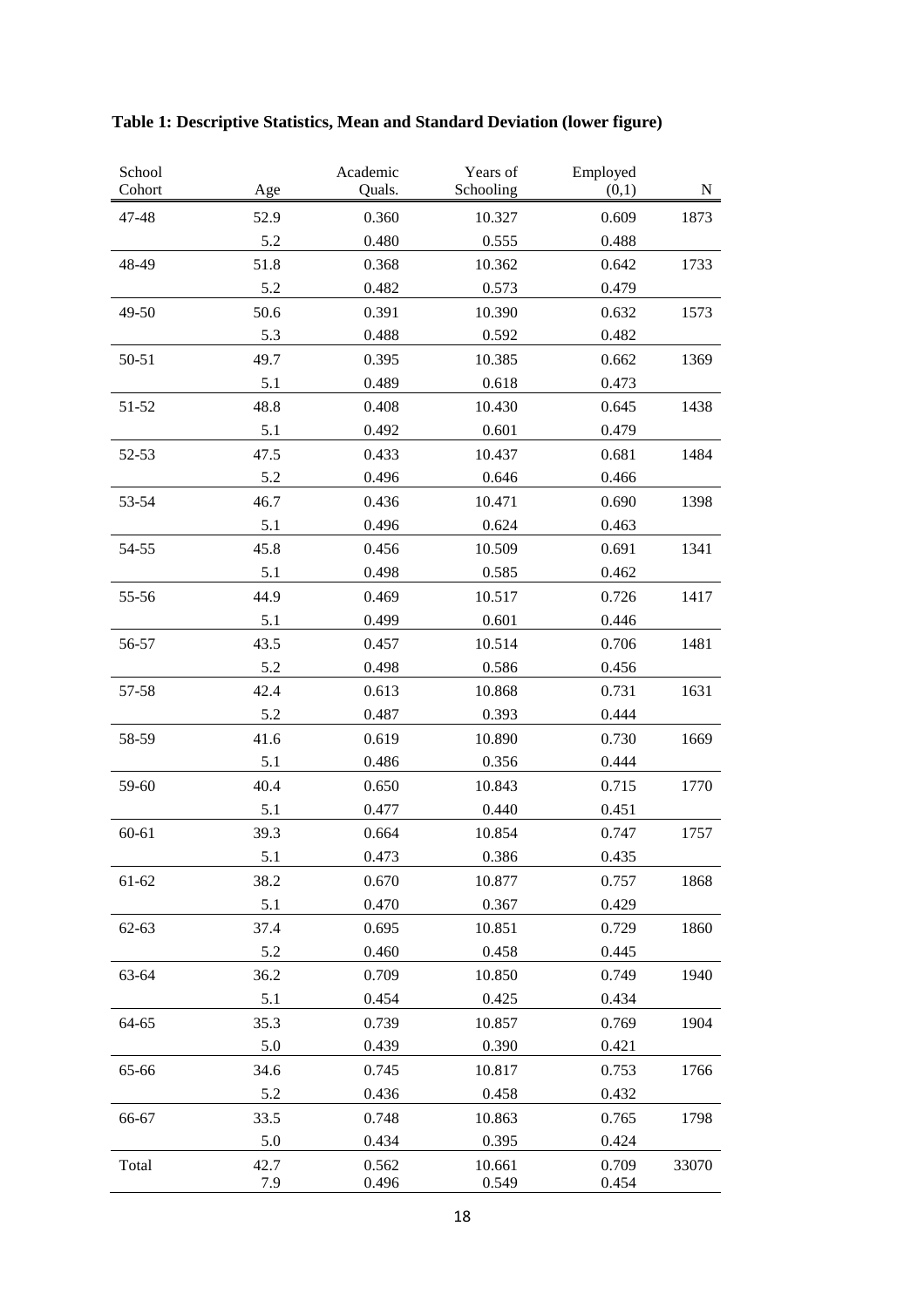### **Table 2: Reduced form estimates of the impact of the 1973 RoSLA and the Easter Leaving Rule**

Panel (a) Log wage

| All cohorts      |          | Log hourly wage | Academic quals. |
|------------------|----------|-----------------|-----------------|
| post-RoSLA dummy | coeff    | 0.004           | 0.067           |
|                  | st. err. | 0.040           | 0.043           |
| Obs.             |          | 12766           | 12766           |
|                  |          |                 |                 |

| Post-RoSLA cohorts |          | Log hourly wage | Academic quals. |
|--------------------|----------|-----------------|-----------------|
| Late leaver dummy  | coeff    | $-0.015$        | 0.026           |
|                    | st. err. | 0.020           | 0.020           |
| Obs.               |          | 7478            | 7478            |

| Pre-RoSLA cohorts |          | Log hourly wage | Academic quals. |
|-------------------|----------|-----------------|-----------------|
| Late leaver dummy | coeff    | 0.020           | $0.060**$       |
|                   | st. err. | 0.024           | 0.028           |
| Obs.              |          | 5288            | 5288            |

### Panel (b) Employment (0,1)

| All cohorts      |          | <b>Employed</b> $(0,1)$ | Academic quals. |
|------------------|----------|-------------------------|-----------------|
| post-RoSLA dummy | coeff    | $0.052**$               | $0.095***$      |
|                  | st. err. | 0.025                   | 0.028           |
| Obs.             |          | 33070                   | 33070           |
|                  |          |                         |                 |

| Post-RoSLA cohorts                         |          | <b>Employed</b> $(0,1)$ | Academic quals. |
|--------------------------------------------|----------|-------------------------|-----------------|
| Late leaver dummy                          | coeff    | $0.023*$                | $0.060***$      |
|                                            | st. err. | 0.013                   | 0.014           |
| Obs.                                       |          | 17961                   | 17961           |
|                                            |          |                         |                 |
| $D_{r0}$ $D_{\alpha}$ CI $\Lambda$ cohorte |          | $E_{mn}$ layad (0.1)    | Acodemic quels  |

| Pre-RoSLA cohorts |          | <b>Employed</b> $(0,1)$ | Academic quals. |
|-------------------|----------|-------------------------|-----------------|
| Late leaver dummy | coeff    | 0.006                   | 0.021           |
|                   | st. err. | 0.015                   | 0.016           |
| Obs.              |          | 15109                   | 15109           |

Note: Each reported coefficient is from a separate regression. Late leavers are born  $1<sup>st</sup>$  February to 31 $<sup>st</sup>$  August</sup> inclusive. Controls included for age, age<sup>2</sup>, age-within-year, dummies for year of birth, dummies for region of residence, ethnicity, survey quarter\*year. Standard errors are robust.

\*\*\* p<0.01, \*\* p<0.05, \* p<0.10.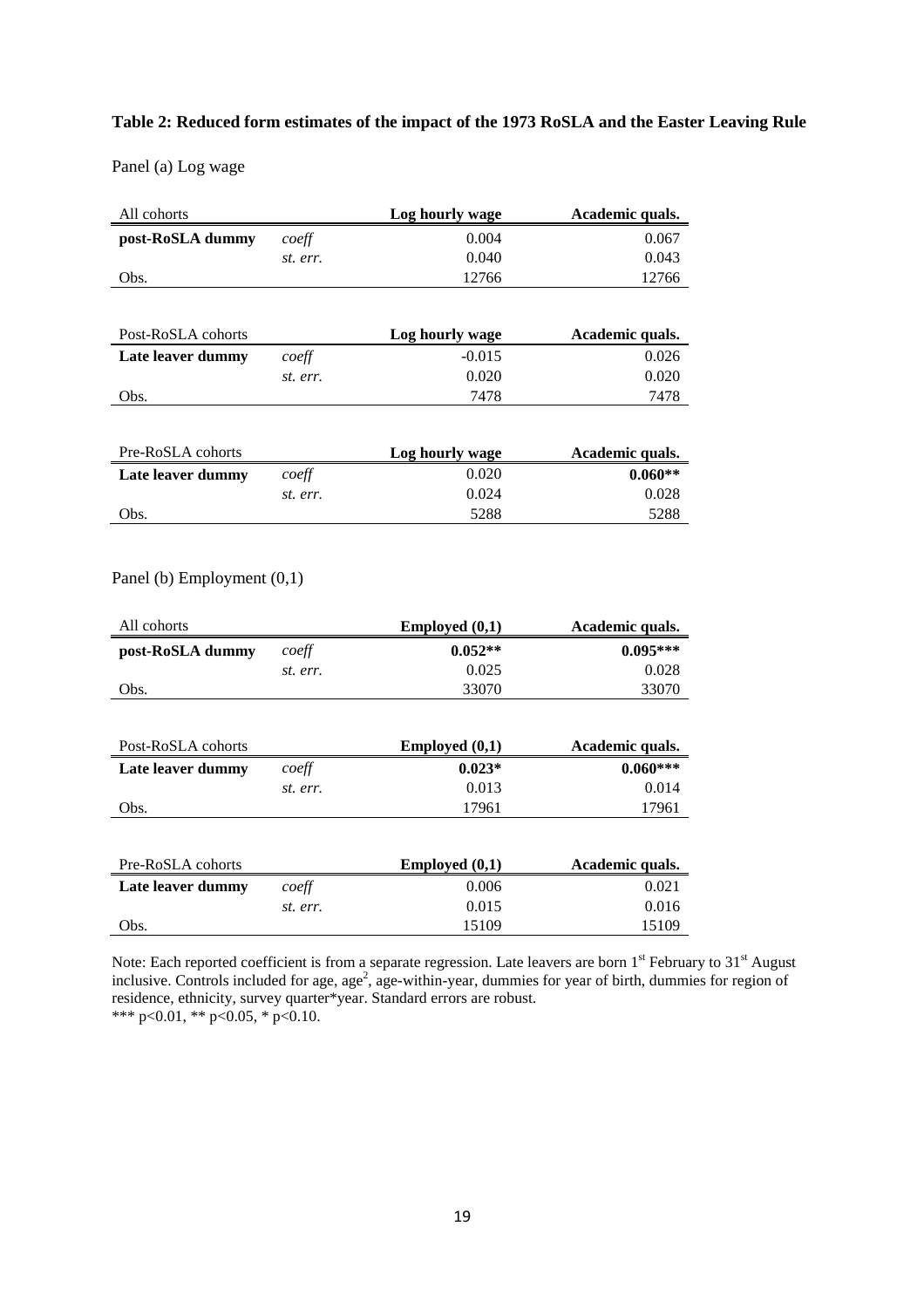| Table 3: IV and OLS estimates of the effect of academic qualifications on labour market |  |  |  |
|-----------------------------------------------------------------------------------------|--|--|--|
| outcomes                                                                                |  |  |  |

|                   |          | <b>IV: RoSLA</b><br>Log hourly wage |              |                |          |            | <b>IV: Easter Leaving Rule</b> |                       |
|-------------------|----------|-------------------------------------|--------------|----------------|----------|------------|--------------------------------|-----------------------|
|                   |          |                                     |              |                |          |            | Log hourly wage                |                       |
|                   |          | <b>OLS</b>                          | IV           | First<br>stage |          | <b>OLS</b> | IV                             | <b>First</b><br>stage |
| Academic          | coeff    | $0.292***$                          | 0.057        |                | coeff    | $0.244***$ | $-0.575$                       |                       |
| Quals.            | st. err. | 0.008                               | 0.576        |                | st. err. | 0.011      | 0.958                          |                       |
|                   |          |                                     | post-        |                |          |            | Late                           |                       |
|                   | coeff    |                                     | <b>RoSLA</b> | 0.067          | coeff    |            | leaver                         | 0.026                 |
|                   | st. err. |                                     |              | 0.043          | st. err. |            |                                | 0.020                 |
| $F$ (first stage) |          |                                     |              | 2.427          |          |            |                                | 1.732                 |
| Obs.              |          | 12766                               | 12766        | 12766          |          | 7478       | 7478                           | 7478                  |

|                   |          |            | <b>Employed</b> $(0,1)$ |            |          |            | Emploved(0,1) |            |
|-------------------|----------|------------|-------------------------|------------|----------|------------|---------------|------------|
|                   |          |            |                         | First      |          |            |               | First      |
|                   |          | <b>OLS</b> | IV                      | stage      |          | <b>OLS</b> | IV            | stage      |
| Academic          | coeff    | $0.243***$ | $0.551**$               |            | coeff    | $0.270***$ | $0.389*$      |            |
| Quals.            | st. err. | 0.005      | 0.271                   |            | st. err. | 0.007      | 0.215         |            |
|                   |          |            | post-                   |            |          |            | Late          |            |
|                   | coeff    |            | <b>RoSLA</b>            | $0.095***$ | coeff    |            | leaver        | $0.060***$ |
|                   | st. err. |            |                         | 0.028      | st. err. |            |               | 0.014      |
| $F$ (first stage) |          |            |                         | 11.646     |          |            |               | 17.761     |
| Obs.              |          | 33070      | 33070                   | 33070      |          | 17961      | 17961         | 17961      |

Note: Late leavers are born  $1^{st}$  February to  $31^{st}$  August inclusive. Controls included for age, age<sup>2</sup>, age-within-year, dummies for year of birth, dummies for region of residence, ethnicity, survey quarter\*year. \*\*\* p<0.01, \*\* p<0.05, \* p<0.10. Robust standard errors.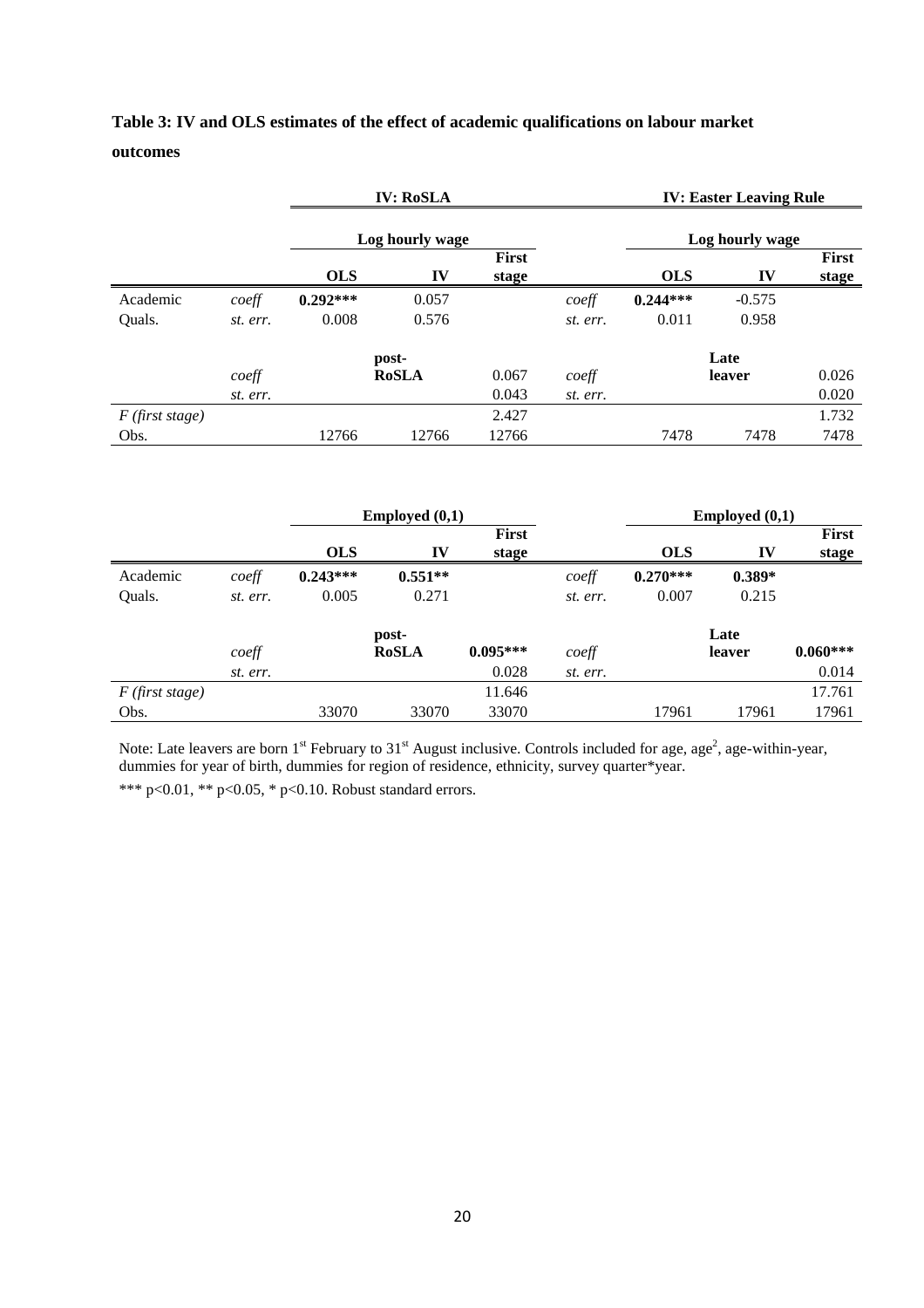

**Figure 1: Proportion with academic qualifications at each NVQ level, by school cohort** 

**Figure 2: Proportion with academic qualifications at each NVQ level amongst leavers by age 16 or younger, by school cohort** 

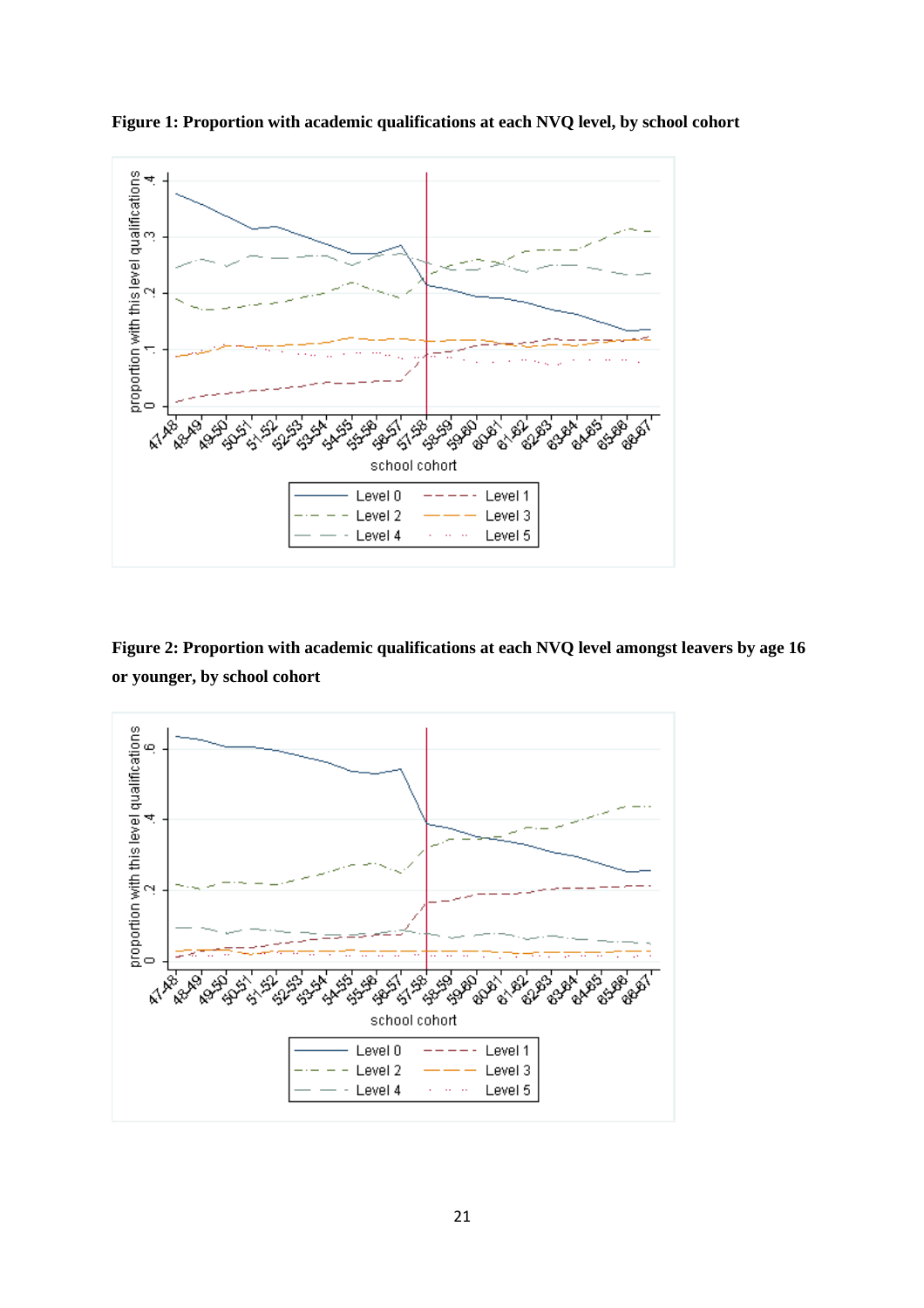**Figure3: Probability of attaining academic qualifications, by school cohort: September to January born versus February to August born** 



**Figure 4: Probability of attaining academic qualifications by month of birth, pre- and post-RoSLA**